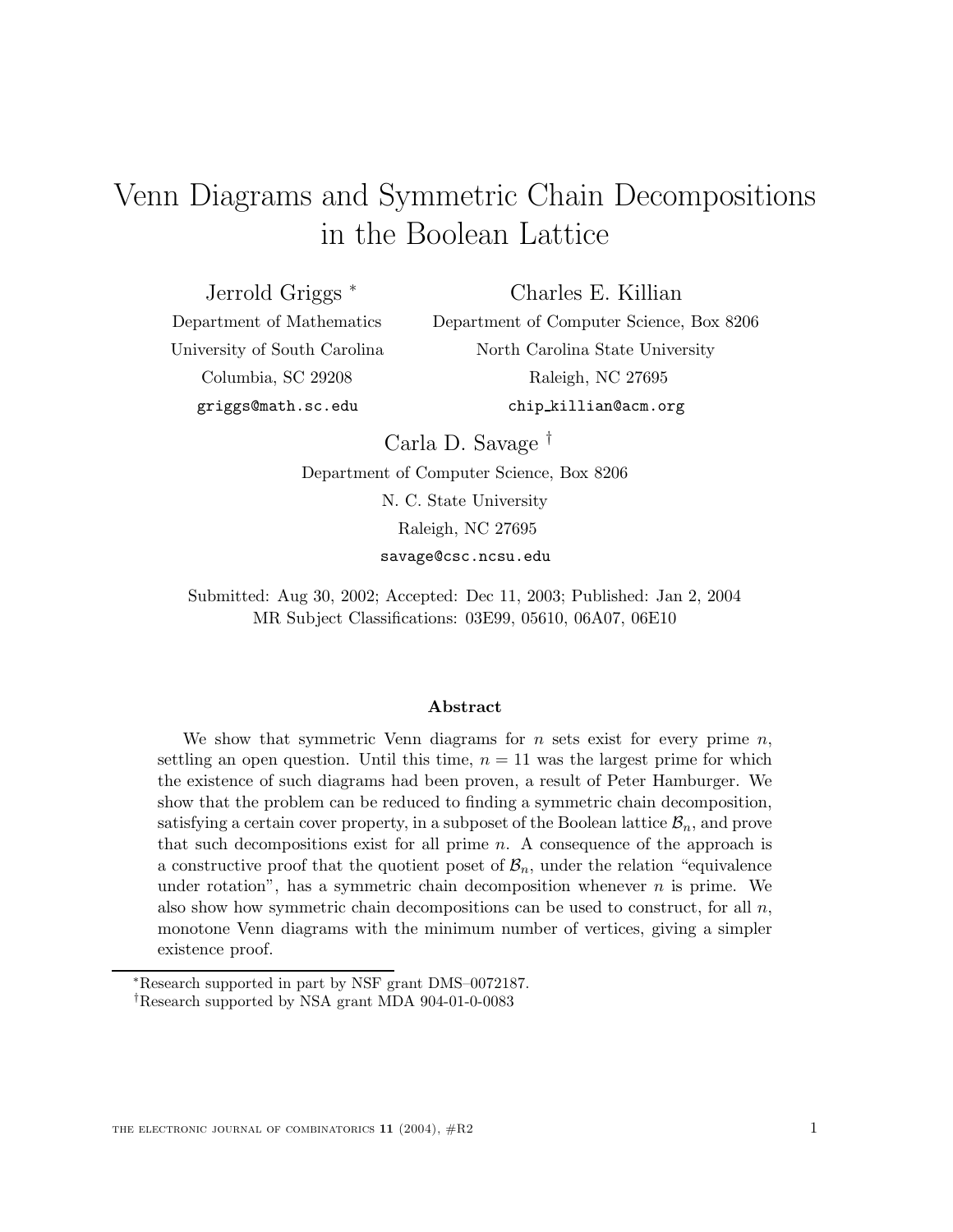## **1 Introduction**

#### **1.1 Venn Diagrams**

Following Grünbaum [Grü $75$ ], an *n*-Venn diagram is a collection of n simple closed curves in the plane,  $\{\Theta_1, \Theta_2, \ldots, \Theta_n\}$ , with the property that for each  $S \subseteq \{1, 2, \ldots, n\}$  the region

$$
\bigcap_{i \in S} \text{ int}(\Theta_i) \cap \bigcap_{i \notin S} \text{ ext}(\Theta_i)
$$

is nonempty and connected, where  $\text{int}(\Theta_i)$  and  $\text{ext}(\Theta_i)$  denote the interior and exterior, respectively, of  $\Theta_i$ . For this paper, we require that any two of the curves  $\Theta_i$  intersect in only a finite number of points. Figure 1 shows four 3-Venn diagrams ((b), (c) and (d) are from [CHP96]). A region of the Venn diagram is a maximal connected subset of  $R^2 - \bigcup_{i=1}^n \Theta_i$ , where  $R^2$  denotes the set of all points in the plane. Thus, a Venn diagram<br>partitions  $R^2 - \bigcup_{i=1}^n \Theta_i$  into exactly  $2^n$  regions, one for each subset of  $\{1, 2, \ldots, n\}$ partitions  $R^2 - \bigcup_{i=1}^n \Theta_i$  into exactly  $2^n$  regions, one for each subset of  $\{1, 2, ..., n\}$ .<br>A Venn diagram is called *simple* if no three curves have a common point of interse-

A Venn diagram is called simple if no three curves have a common point of intersection. In Figure 1, the Venn diagram (a) is simple, but the others are not.

It is known that *n*-Venn diagrams exist for all  $n > 1$  and constructions of Venn [Ven80] and Edwards [Edw89] are illustrated in [Rus97]. Most of the results, conjectures, and problems we mention in this paper can be found in [Rus97], an excellent survey and expository article on Venn diagrams by Frank Ruskey.

#### **1.2 Symmetric Venn Diagrams**

A symmetric Venn diagram is one with rotational symmetry. That is, there is a point p in the plane such the each of the n rotations of  $\Theta_1$  about p by an angle of  $2\pi i/n$ ,  $0 \leq i \leq n-1$ , coincides with one of the curves  $\Theta_1, \Theta_2, \ldots, \Theta_n$ . For example, in Figure 1, the Venn diagrams (a) and (c) are symmetric, but (b) and (d) are not.

Symmetric Venn diagrams have been considered by several researchers including Henderson [Hen63], Grünbaum [Grü92, Grü99], Ruskey [Rus97], Edwards [Edw98], and Hamburger [Ham02]. Henderson [Hen63] proved that symmetric Venn diagrams are not possible when n is not prime, but symmetric Venn diagrams are known for the primes  $n = 3, 5, 7$ and, most recently, for  $n = 11$  [Ham02]. It has been an open question whether a symmetric *n*-Venn diagram exists for every prime number  $n$  [Grü $75$ ]. The main result of this paper is a constructive proof to show that the answer is yes - symmetric n-Venn diagrams exist for every prime *n*.

For a survey of results on symmetric Venn diagrams, as well as Hamburger's construction of the first known symmetric Venn diagram for  $n = 11$  sets see [Ham02].

#### **1.3 Monotone Venn Diagrams**

Two distinct regions of a Venn diagram are adjacent if their boundaries intersect at a set of positive length. For example, in Figure 1(d), the region corresponding to  $\{1, 2, 3\}$  is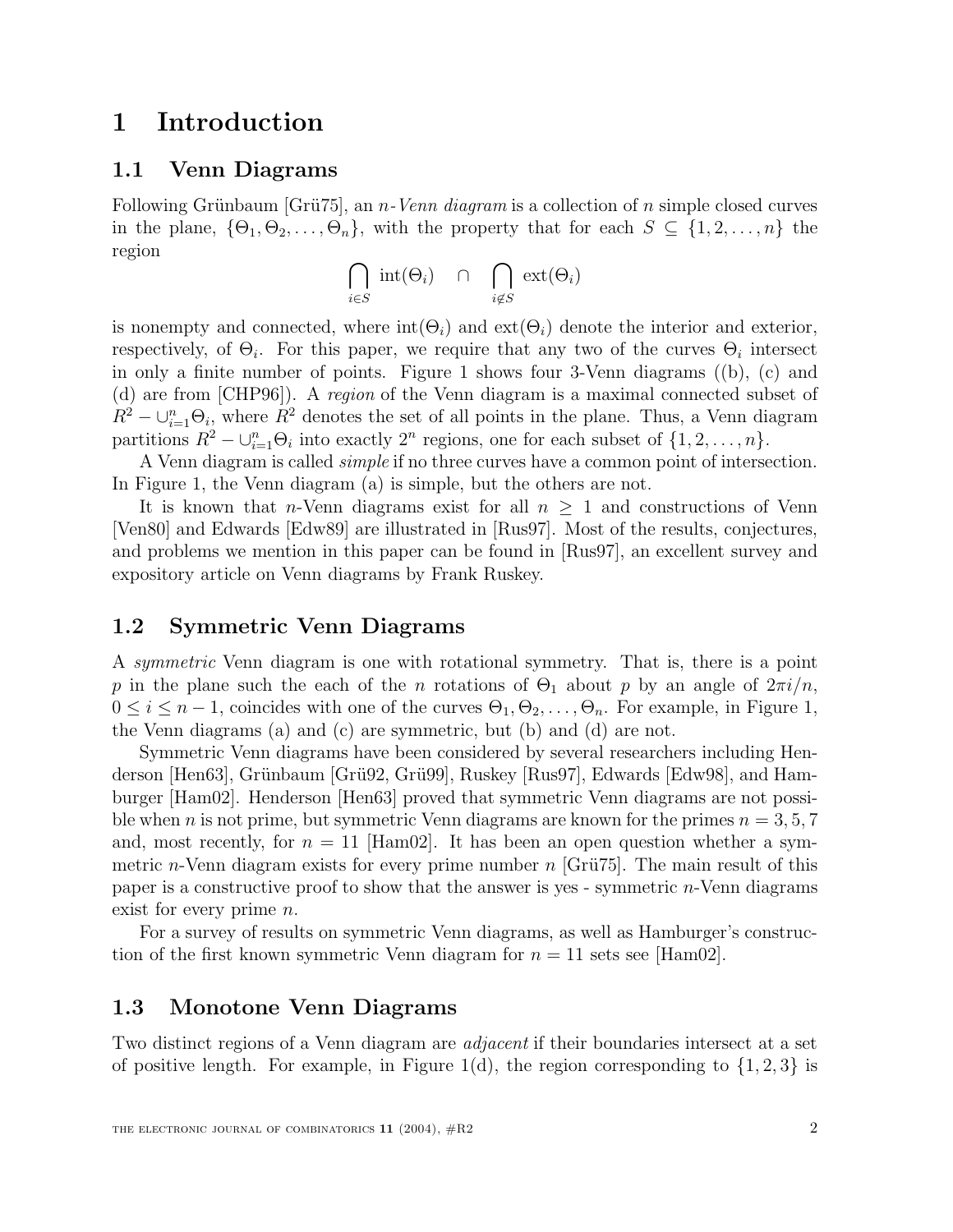

Figure 1: Four 3-Venn diagrams.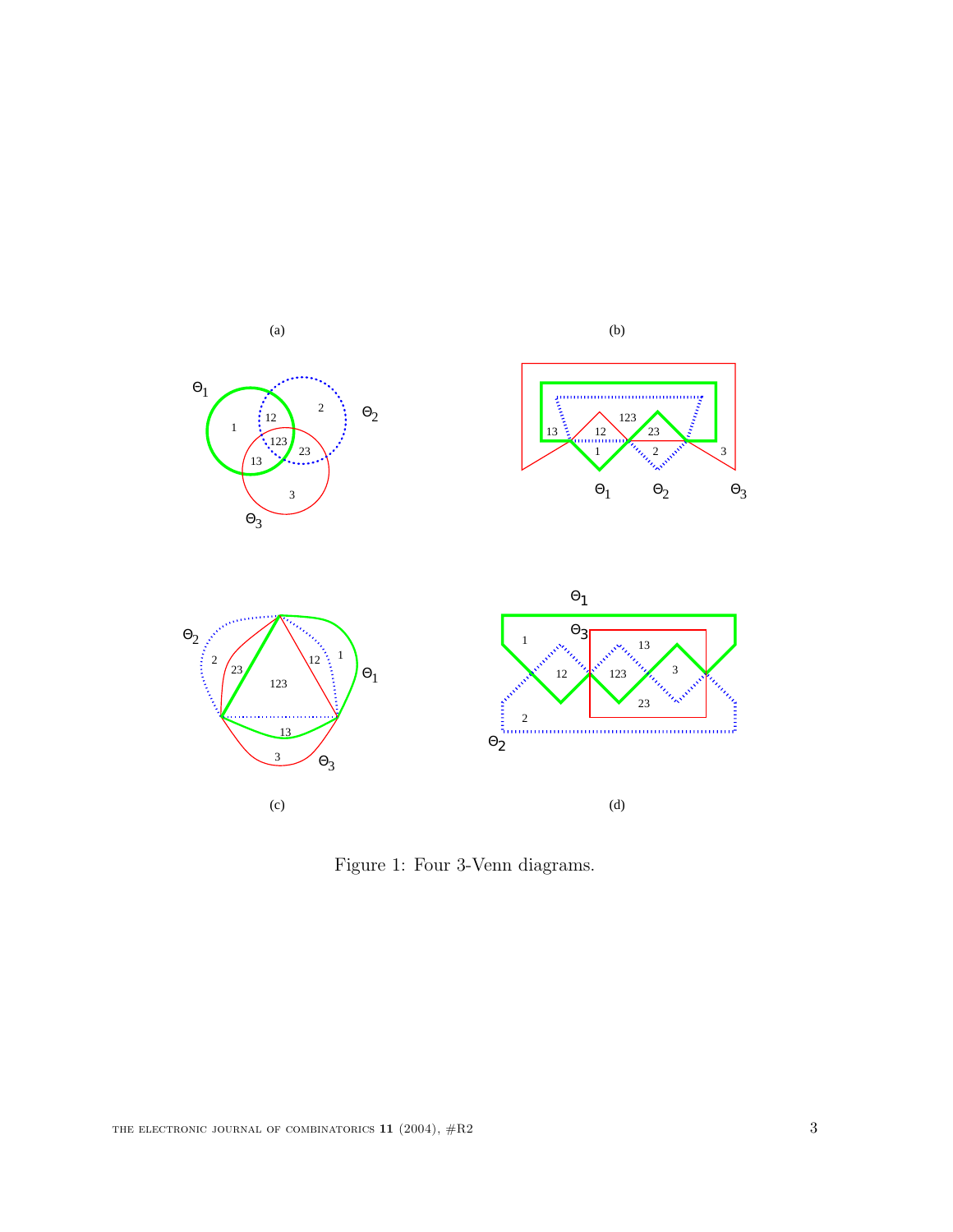adjacent only to  $\{1,3\}$  and  $\{2,3\}$ . A monotone Venn diagram is one in which every region corresponding to a subset of size  $k$  is adjacent to at least one region corresponding to a set of size  $k-1$  (if  $k > 0$ ) and at least one region corresponding to a set of size  $k+1$  (if  $k < n$ ). For example, in Figure 1, Venn diagrams (a), (b), and (c) are monotone, but (d) is not, since the region corresponding to  $\{1, 2\}$  is not adjacent to the region  $\{1, 2, 3\}$ .

Monotone Venn diagrams are interesting because of their relationship to convex Venn diagrams. A Venn diagram is convex if the bounded region enclosed by each curve  $\Theta_i$ is convex. If, in addition, the complement of the unbounded region is convex, the Venn diagram is *strongly convex.* Convex  $n$ -Venn diagrams for all  $n$  were shown to exist in [RRS51] and the existence of strongly convex  $n$ -Venn diagrams for all  $n$  was established by Grünbaum in [Grü75]. The Venn diagrams constructed in both of these papers were monotone as well. It was shown in [BGR98] that a Venn diagram is isomorphic to a convex Venn diagram if and only if it is monotone. In Figure 1, diagram (c) is a convex Venn diagram isomorphic to the (non-convex) monotone Venn diagram (b).

Define a vertex of a Venn diagram defined by the curves  $\{\Theta_1, \Theta_2, \ldots, \Theta_n\}$  to be a point in the plane where two or more of the curves  $\Theta_i$  intersect. We can regard the Venn diagram as a plane graph  $P$  (that is, a planar embedding of a planar graph) whose vertices are these intersection points and where two vertices are joined by an edge in  $P$  if they are consecutive intersection points on one of the curves  $\Theta_i$ . The number of vertices of the Venn diagram is the number of faces in any embedding of the dual graph of P.

In [BR98] Bultena and Ruskey ask for Venn diagrams with the minimum number of vertices. They show that a monotone Venn diagram always has at least  $\,$  $\lfloor (n/2) \rfloor$ <br>which ao vertices and provide a construction which shows that monotone Venn diagrams which achieve this lower bound exist for all  $n > 1$ . The proof is a delicate inductive construction. It turns out that with the symmetric chain decomposition approach, we get a simpler proof of this result.

#### **1.4 Symmetric Chain Decompositions in the Boolean Lattice**

Consider a finite partially ordered set (poset)  $A = (A, \leq)$ . For  $x \neq y \in A$ , y is said to *cover* x if  $x \leq y$  and if there is no  $z \in A$  such that  $x < z < y$ . The poset A is *ranked* if one can define a function  $r(x)$  on the elements  $x \in A$  such that  $r(x) = 0$  for all minimal elements x and  $r(y) = r(x) + 1$  for all x, y such that y covers x. If A is ranked, we say that  $r(x)$  is the rank of x and the rank of A is  $\max_x r(x)$ .

A symmetric chain in a ranked poset A of rank n is a sequence of elements  $x_1, x_2, \ldots, x_t \in$ A, such that  $x_{i+1}$  covers  $x_i$  for all i and  $r(x_1) + r(x_t) = n$ . A symmetric chain decomposition (SCD) of  $A$  is a partition of the elements of  $A$  into symmetric chains.

The Boolean lattice  $\mathcal{B}_n = (2^{[n]}, \subseteq)$  is the ranked poset consisting of all subsets of  $-11, 2, \ldots, n$  ordered by inclusion. For  $s \in 2^{[n]}$   $r(s)$  is the cardinality of s. It is  $[n] = \{1, 2, ..., n\}$ , ordered by inclusion. For  $s \in 2^{[n]}$ ,  $r(s)$  is the cardinality of s. It is well-known that  $\mathcal{B}$  has an SCD. Figure 2 illustrates (a) the Hasse diagram of  $\mathcal{B}$ , and well-known that  $\mathcal{B}_n$  has an SCD. Figure 2 illustrates (a) the Hasse diagram of  $\mathcal{B}_4$  and (b) an SCD in  $\mathcal{B}_4$ . In Section 3.1, we present the construction of Greene and Kleitman [GK76] for an SCD in  $\mathcal{B}_n$ . One of our main results in this paper is to show that this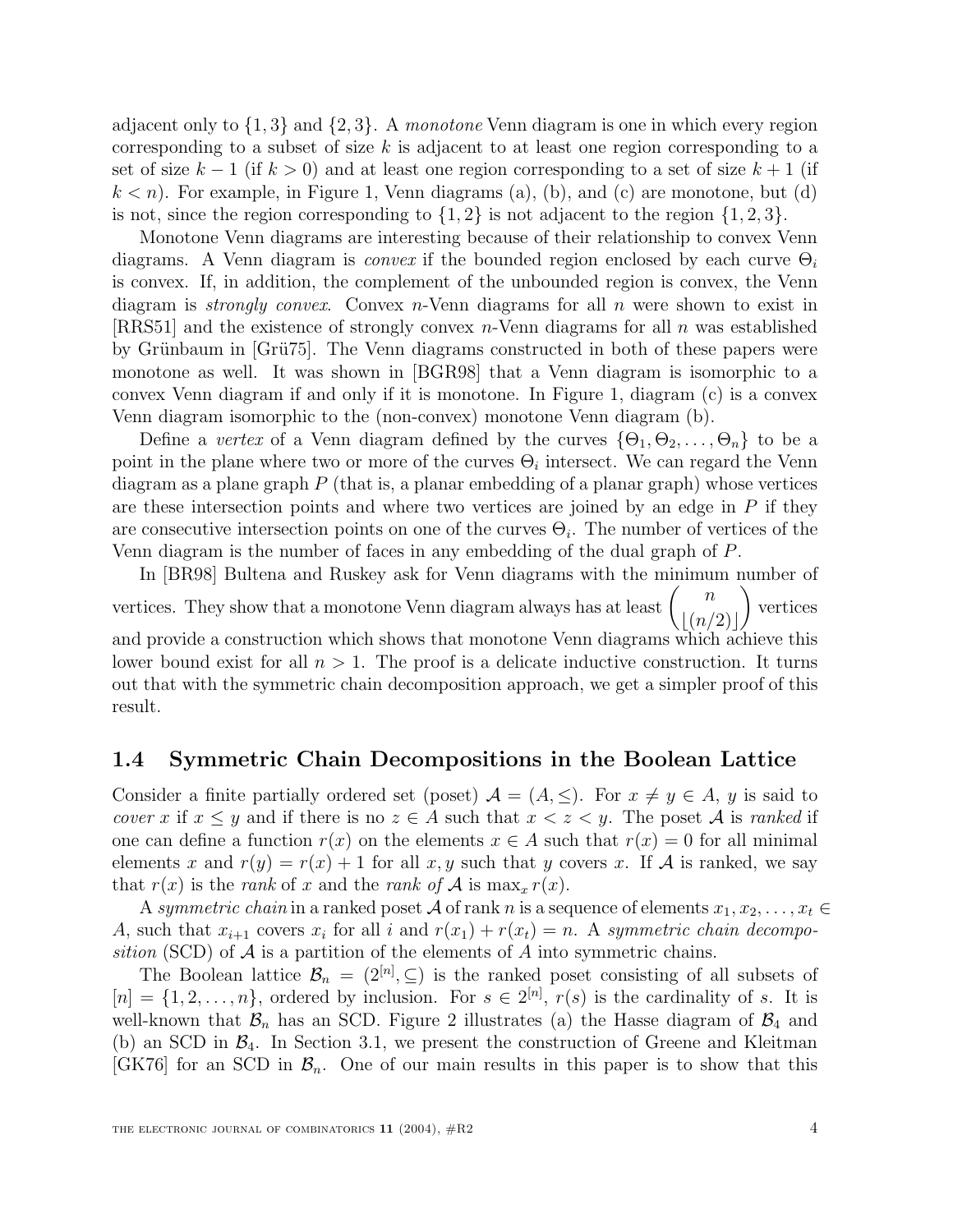

Figure 2: The Hasse diagram of  $\mathcal{B}_4$  (a) with a symmetric chain decomposition (b).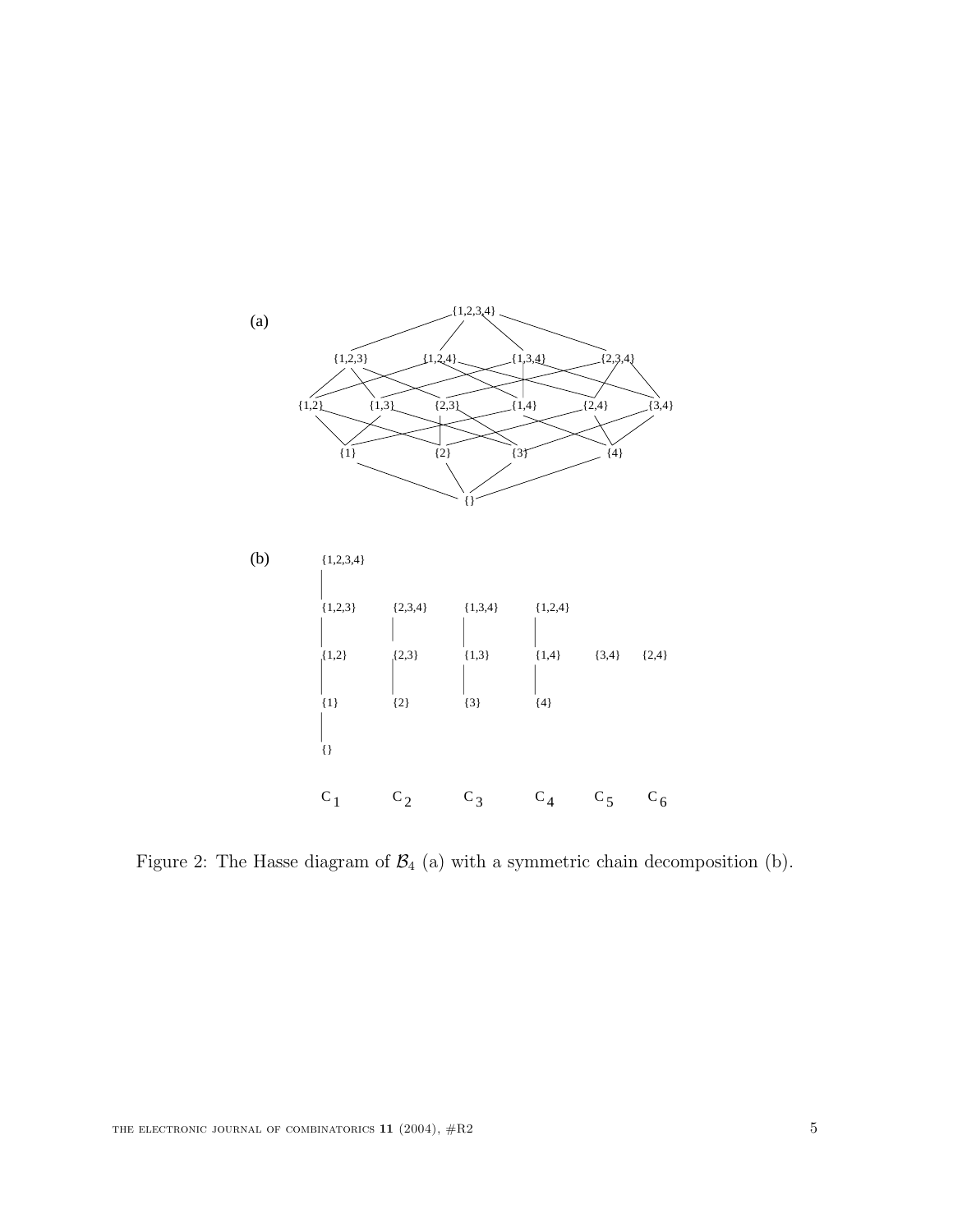SCD can be used to construct monotone  $n$ -Venn diagrams with the minimum number of vertices for every positive *n*. Note that any SCD in  $\mathcal{B}_n$  has exactly  $\binom{n}{\lfloor n/2 \rfloor}$  chains, one for each element of rank  $\lfloor n/2 \rfloor$  of  $\mathcal{B}_n$ .

#### **1.5 Necklaces**

It will be convenient at times to view the elements of  $\mathcal{B}_n$  as elements of  $\{0,1\}^n$ , the set of all *n*-bit strings. With each  $x = x_1x_2 \cdots x_n \in \{0,1\}^n$ , we associate a set,  $S(x)$  defined by

$$
S(x) = \{i \mid x_i = 1, 1 \le i \le n\}.
$$

The Boolean lattice, then, is  $\mathcal{B}_n = (\{0,1\}^n, \leq),$  the poset whose base set is  $\{0,1\}^n$ , and whose ordering,  $\leq$  is defined for  $x, y \in \{0,1\}^n$  by  $x \leq y \leftrightarrow S(x) \subseteq S(y)$ . The Hasse diagram of the Boolean lattice  $\mathcal{B}_n$  is isomorphic to the *n*-cube.

For  $x = x_1x_2 \cdots x_n \in \{0,1\}^n$ , let  $\sigma$  be the rotation of x defined by  $\sigma(x) = x_2x_3 \cdots x_nx_1$ . Let  $\sigma^1 = \sigma$  and for  $i > 1$ , let  $\sigma^i(x) = \sigma(\sigma^{i-1}(x))$ . Define the relation "∼" on  $\{0, 1\}^n$  by<br>x  $\sim$  u iff  $u = \sigma^i(x)$  for some integer  $i > 0$ . Then "∼" is an equivalence relation on  $I_0$  1 l<sup>n</sup>  $x \sim y$  iff  $y = \sigma^{i}(x)$  for some integer  $i \ge 0$ . Then "∼" is an equivalence relation on  $\{0, 1\}^{n}$ <br>and the equivalence classes are called *necklaces* and the equivalence classes are called necklaces.

Let  $N_n$  be the set of necklaces of  $\{0,1\}^n$  and define the necklace poset,  $\mathcal{N}_n$ , by  $\mathcal{N}_n =$  $(N_n, \preceq)$  with ordering  $\preceq$  defined for  $\eta_1, \eta_2 \in N_n$  by  $\eta_1 \preceq \eta_2$  if and only if some  $x \in \eta_1$ differs from some  $y \in \eta_2$  only in one bit i, where  $x_i = 0$  and  $y_i = 1$ . As we discuss in Section 5, it can be shown from results in order theory that when n is prime,  $\mathcal{N}_n$  has a symmetric chain decomposition. It is well-known that when  $n$  is prime, each of the necklaces, other than the ones containing  $0^n$  and  $1^n$ , has exactly n elements.

We will require something stronger. One of our main results is to show that when n is prime, we can always select a set  $R_n$ , consisting of one representative string from each necklace  $N_n$ , so that the necklace-representative subposet  $(R_n, \leq)$  of  $\mathcal{B}_n$  induced by  $R_n$  has a symmetric chain decomposition with a certain *cover property*. Furthermore, from the SCD in this necklace-representative poset, we can construct a symmetric Venn diagram.

#### **1.6 Overview of Main Results and Organization of Paper**

Our main results in this paper are:

- For all  $n \geq 1$ , any symmetric chain decomposition in the Boolean lattice satisfying a certain "chain cover property" can be used to construct a monotone Venn diagram with the minimum number of vertices. A well-known symmetric chain decomposition of the Boolean lattice [Aig73, GK76] is shown to have this cover property.
- When *n* is *prime*, there is always a way to select a complete set  $R_n$  of necklace representatives so that the induced necklace-representative subposet  $(R_n, \leq)$  of the Boolean lattice has a symmetric chain decomposition which satisfies the required cover property.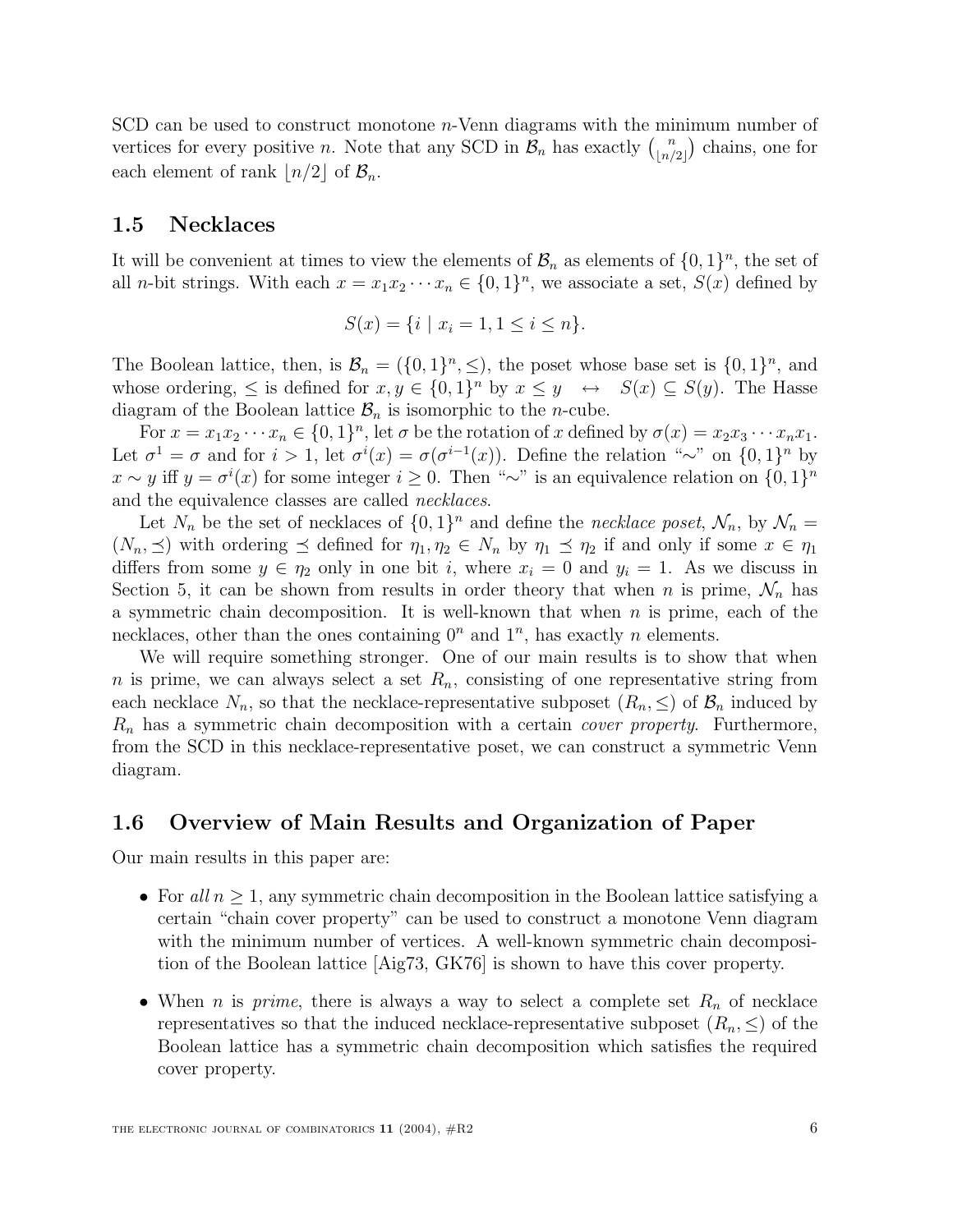• For all *prime n*, there is a symmetric Venn diagram for *n* sets which can be constructed from this symmetric chain decomposition in  $(R_n, \leq)$ .

The suggestion that symmetric chain decompositions might be useful in constructing symmetric Venn diagrams first appears in the paper of Hamburger [Ham02].

The remainder of this paper is organized as follows. Section 2 shows how to construct Venn diagrams from symmetric chain decompositions with the chain cover property: the monotone case for all  $n$  is covered in Section 2.1, and the symmetric case for  $n$  prime is covered in Section 2.2. Section 3 describes the Greene-Kleitman symmetric chain decomposition in  $\mathcal{B}_n$  and shows that it has the required cover property to construct monotone Venn diagrams for all  $n$ . Section 4 contains the key technical result of the paper: a proof of the existence, when n is prime, of a necklace-representative subposet of  $\mathcal{B}_n$  with a symmetric chain decomposition satisfying the required cover property. Section 5 suggests some related open questions.

## **2 Venn Diagrams from Symmetric Chain Decompositions**

#### **2.1 Monotone Venn Diagrams for all** n

In this subsection we illustrate a connection between Venn diagrams and symmetric chain decompositions by using a symmetric chain decomposition of the Boolean lattice to give a simple construction for monotone n-Venn diagrams, with minimum number of vertices, for all  $n$ .

#### **2.1.1 The Chain Cover Graph**

Let C be an SCD in a finite ranked poset  $\mathcal{A} = (A, \leq)$  and for chain  $C \in \mathcal{C}$ , let starter(C) be the first element of C and let  $terminator(C)$  be the last element of C. Call the longest chains in C the root chains. Say that C has the chain cover property if whenever  $C \in \mathcal{C}$ and C is not a root chain, then there exists a chain  $\pi(C) \in \mathcal{C}$  such that

starter(C) covers an element  $\pi_s(C)$  of  $\pi(C)$  and

terminator(C) is covered by an element  $\pi_t(C)$  of  $\pi(C)$ .

Call such a mapping  $\pi$  a *chain cover mapping*.

Note that the SCD of Figure 2 (b) has the chain cover property: define  $\pi$  by  $\pi(C_2)$  =  $\pi(C_3) = \pi(C_4) = C_1$ ;  $\pi(C_5) = C_3$ ; and  $\pi(C_6) = C_2$ . For example, for chain  $C_2$ ,  $\pi_s(C_2) = \emptyset$ and  $\pi_t(C_2) = \{1, 2, 3, 4\}$ , since  $starter(C_2) = \{2\}$  covers  $\emptyset$  from chain  $\pi(C_2) = C_1$  and terminator( $C_2$ ) = {2, 3, 4} is covered by {1, 2, 3, 4} from chain  $\pi(C_2) = C_1$ .

We focus on the case where  $\mathcal C$  has a unique root chain (although this can be easily generalized). When the root chain is unique,  $\pi$  can be described by a rooted tree,  $T(\mathcal{C}, \pi)$ , called a *chain cover tree*, in which each node corresponds to a chain  $C \in \mathcal{C}$  and the parent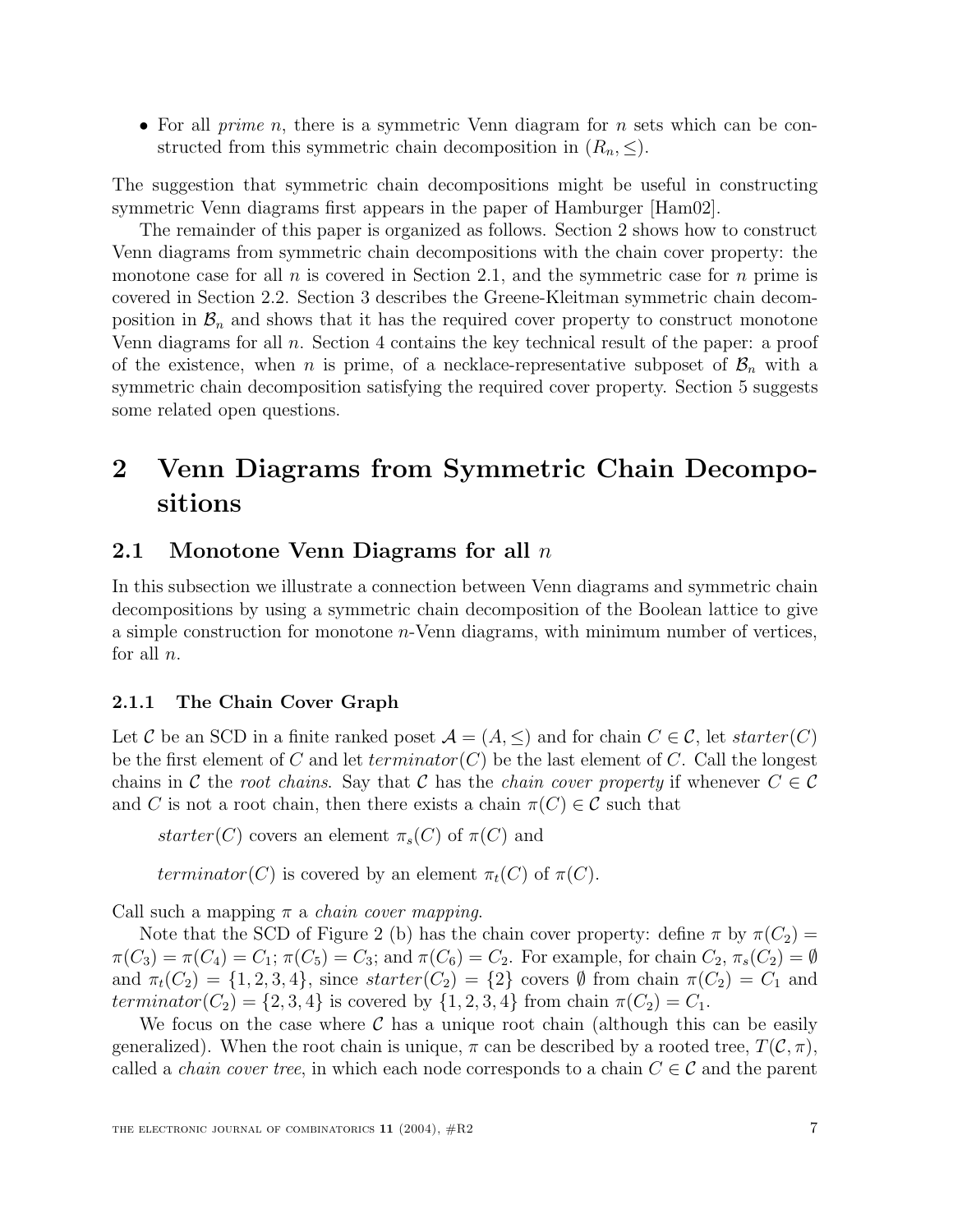

Figure 3: (a) A chain cover tree,  $T(\mathcal{C}, \pi)$  for the SCD C of Figure 2(b) and (b) a planar embedding,  $P(C, \pi)$ , of  $G(C, \pi)$ , with chain edges dark and cover edges light.

of node C is  $\pi(C)$ . Figure 3(a) shows the chain cover tree for the SCD of Figure 2(b) and the mapping  $\pi$  described above.

Let C be an SCD for  $\mathcal{A} = (A, \leq)$  with the chain cover property and let  $\pi$  be a chain cover mapping for C. We consider the *chain cover graph*,  $G(C, \pi)$ , whose vertices are the elements of A and whose edges consist of the covering edges in the chains in  $\mathcal C$  together with the *cover edges*, for each non-root chain  $C \in \mathcal{C}$ , from:

- starter(C) to  $\pi_s(C)$  and
- terminator(C) to  $\pi_t(C)$ .

Figure 3(b) shows the chain cover graph for the chain cover tree in Figure 3(a).

First we show that the chain cover graph always has a planar embedding.

**Lemma 1** Let C be a symmetric chain decomposition with the chain cover property for poset  $\mathcal{A} = (A, \leq),$  and let  $\pi$  be a chain cover mapping for C. The chain cover graph  $G(\mathcal{C}, \pi)$  has a planar embedding  $P(\mathcal{C}, \pi)$ .

**Proof.** We describe a planar embedding of  $G(\mathcal{C}, \pi)$  by giving the coordinates of each vertex and then specifying that each edge is drawn as a straight line between its endpoints. Let  $T = T(\mathcal{C}, \pi)$  be the chain cover tree. Order the children of each node in T from shortest chain to longest chain and perform a preorder labeling of the nodes of T. A preorder labeling of an ordered tree is a labeling  $\lambda(v)$  of the nodes of the tree by consecutive integers in such a way that at every node v, if  $C_1, C_2, \ldots, C_k$  is the ordered list of children of v, then for  $1 \leq i < k$ ,  $\lambda(v) < \lambda(u) < \lambda(w)$  for any nodes u, w in the subtrees rooted at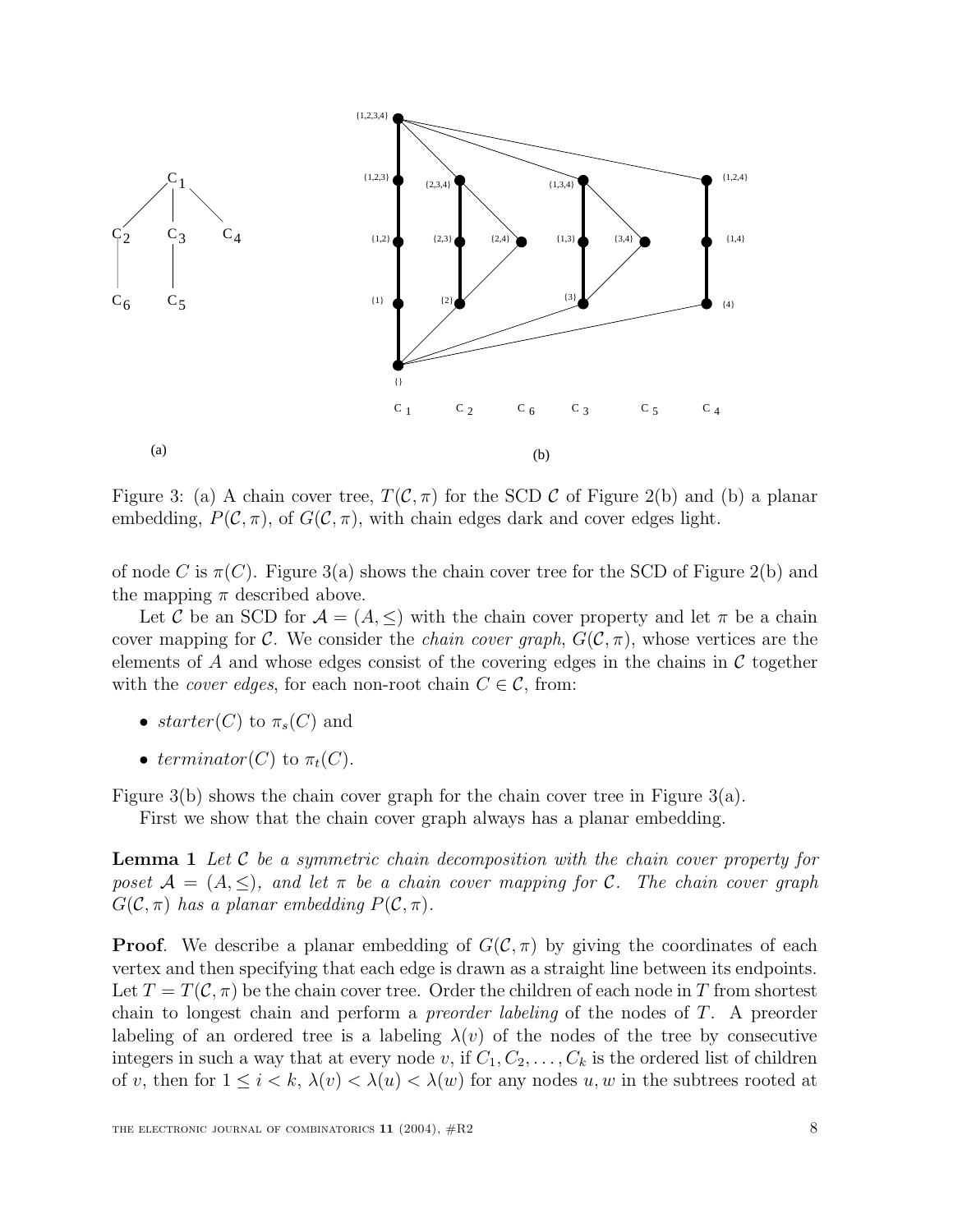$C_i, C_{i+1}$ , respectively. For example, a preorder labeling of the chain cover tree in Figure 3(a), with children ordered as shown, is:

$$
\lambda(C_1) = 1; \ \lambda(C_2) = 2; \ \lambda(C_6) = 3; \ \lambda(C_3) = 4; \ \lambda(C_5) = 5; \ \lambda(C_4) = 6.
$$

Now, if vertex s of  $G(C, \pi)$  is on chain  $C \in \mathcal{C}$ , embed s at the point with coordinates  $(\lambda(C), rank(s))$ . Embed all edges of  $G(C, \pi)$  as straight lines. The resulting embedding for the chain cover graph given by the chain cover tree of Figure 3(a) is the one shown in Figure 3(b).

Because children of a node are ordered shortest chain to longest, and all chains are symmetric, it is easy to see that no edges cross and therefore this embedding is planar. The proof is by induction.

If the root r of T has no children, the graph is a vertical chain. Otherwise, let C be the last (longest) child of r. Assume inductively that the embedding described above is planar on the subgraph corresponding to the subtree  $T_C$  of T rooted at C and on the subgraph corresponding to T', the tree T with the subtree rooted at C removed. All chains in the<br>subtree rooted at C have preorder labels greater than all chains in T' so podes in chains subtree rooted at C have preorder labels greater than all chains in  $T'$ , so nodes in chains<br>in C's subtree are embedded to the right of those in chains in  $T'$ . Let  $s = \text{starter}(C)$  and in C's subtree are embedded to the right of those in chains in T'. Let  $s = starter(C)$  and<br> $t = terminator(C)$ . No node with a chain in C's tree has u coordinate larger than  $r(t)$  or  $t = termination(C)$ . No node with a chain in C's tree has y coordinate larger than  $r(t)$  or smaller than  $r(s)$ , since C was longest. Furthermore, no node in T' not in r's chain has y coordinate larger than rank(t) or smaller than  $r(s)$ . Thus, the cover edges from chain C to chain r, which are the only edges in G connecting vertices in the two subtrees, do not cross any other edges. (These edges are: from  $(\lambda(C), r(s))$  to  $(\lambda(r), r(s) - 1)$  and from  $(\lambda(C), r(t))$  to  $(\lambda(r), r(t) + 1)$ .)  $(\lambda(C), r(t))$  to  $(\lambda(r), r(t) + 1)$ .

#### **2.1.2 The Venn Diagram**

We now show that when the poset  $A$  of Lemma 1 is the Boolean lattice, the dual of any planar embedding of the chain cover graph  $G(\mathcal{C}, \pi)$  is a Venn diagram, a fact which is a straightforward consequence of classical theorems in graph theory. A plane graph is a planar embedding of a planar graph.

Following Harary, [Har69], the *geometric dual* of a plane graph, P is the graph  $P^*$ constructed by placing a vertex  $f^*$  in each face f of P (including the unbounded face) and, whenever two faces f and g have a common boundary edge  $e$  in  $P$ , joining vertices  $f^*$  and  $g^*$  of  $P^*$  with an edge  $e^*$  crossing only e. It is well-known that the dual of a plane graph is planar, that each face of  $P^*$  contains exactly one vertex of P and that P is connected if and only if P is isomorphic to  $(P^*)^*$ . For  $\mathcal{B}_4$ , an embedding of the dual of  $P(\mathcal{C}, \pi)$  in Figure 3 is shown, superimposed, in Figure 4.

A classical result of graph theory is the correspondence between bonds in a planar graph G and *simple cycles* in the dual of any planar embedding of G. (A *bond* in a graph G is a minimal set of edges whose removal disconnects G.) The formulation below is adapted from West [Wes96].

**Lemma 2** Edges in a connected plane graph P form a bond in P if and only if the corresponding dual edges form a cucle in  $P^*$ . corresponding dual edges form a cycle in  $P^*$ .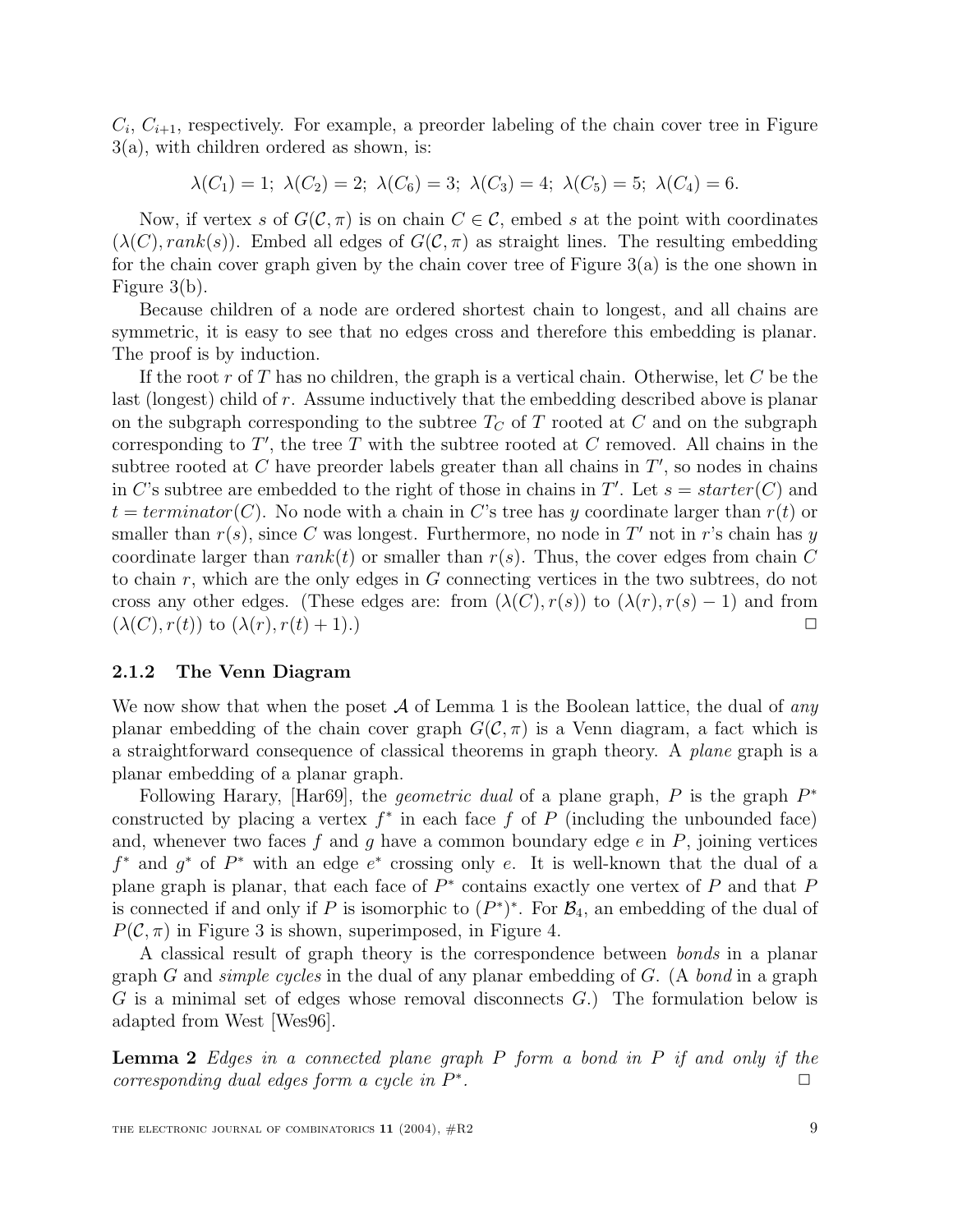

Figure 4: The geometric dual,  $P^*$ , of  $P(C, \pi)$  of Figure 3(b), indicated by the red vertices and the thin colored edges.



Figure 5: The 4-Venn diagram corresponding to Figure 4 with the curves  $\{\Theta_1, \Theta_2, \Theta_3, \Theta_4\}$ highlighted.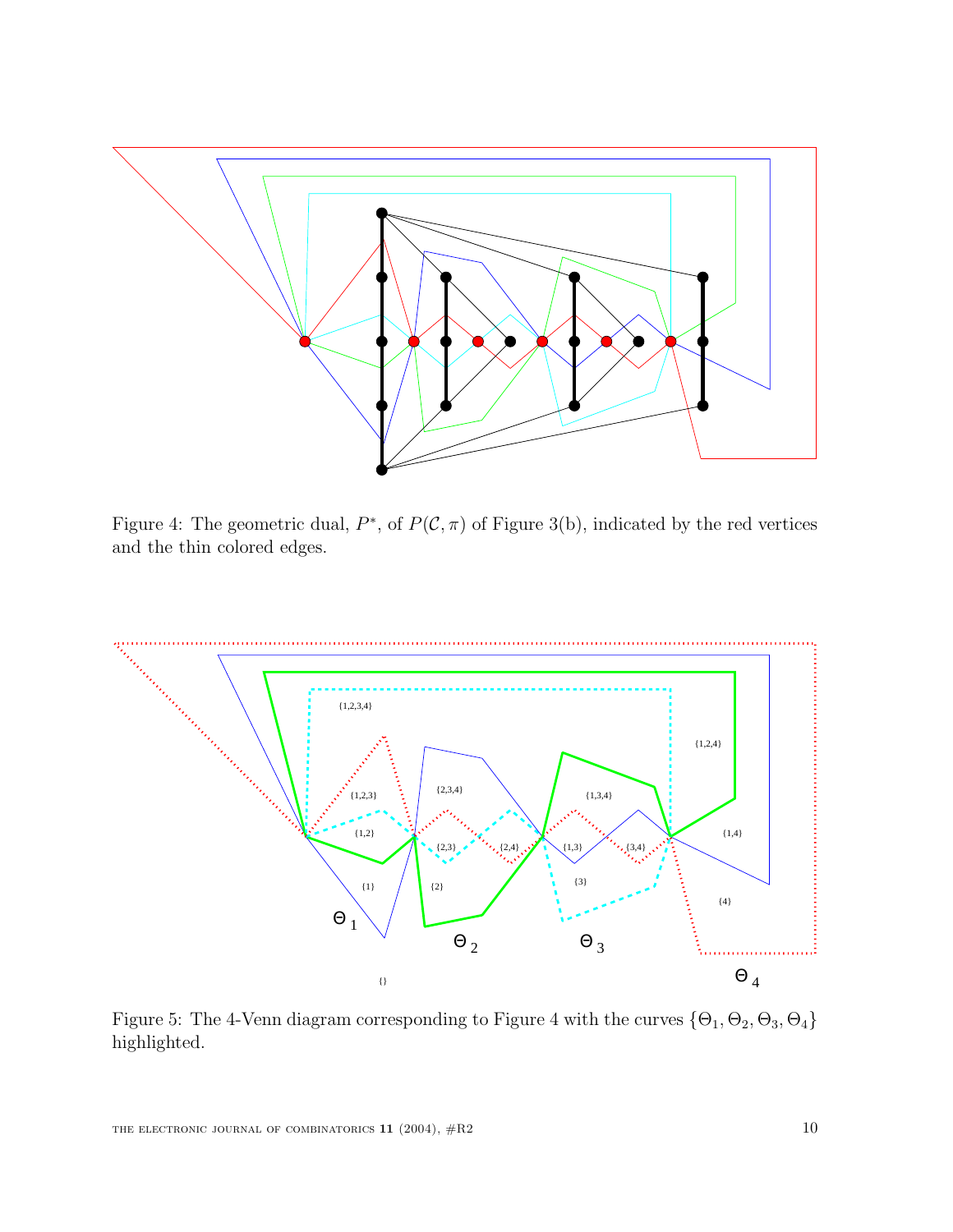Identifying the vertices of the *n*-cube with subsets of  $[n]$ , call a spanning subgraph G of the n-cube monotone if every subset of size k is adjacent to a subset of size  $k-1$  (if  $k > 0$ ) and a subset of size  $k + 1$  (if  $k < n$ ). We then have the following.

**Lemma 3** If P is a plane, monotone spanning subgraph of the n-cube, the dual of P is a monotone Venn diagram.

**Proof.** The dual of  $P$ ,  $P^*$ , has exactly one (nonempty) face for each vertex of  $P$ , i.e., each subset of  $[n]$ , so  $P^*$  has the regions required of a Venn diagram. Without loss of generality, we may assume that  $\emptyset$  lies in the unbounded face of  $P^*$ . We need to show that the regions arise as the intersection of  $n$  simple closed curves in the plane.

Call an edge e in  $P(\mathcal{C}, \pi)$  of the form  $e = (S, S \cup \{x\})$  an x-edge of P and the corresponding edge  $e^*$  in  $P^*$ , an x-edge of  $P^*$ . We show that the x-edges of  $P^*$  form a simple cycle,  $\Theta_x$ . It follows then that  $\Theta_x$  is a simple closed curve. By Lemma 2, it suffices to show that the set of x-edges of P forms a *bond*. To see this, let V be the collection of vertices of P which are subsets of [n] containing x and  $\overline{V}$  the collection of those which do vertices of P which are subsets of [n] containing x and V the collection of those which do<br>not contain x. The only edges of P joining a vertex of V to a vertex of  $\overline{V}$  are x-edges not contain x. The only edges of P joining a vertex of V to a vertex of V are x-edges,<br>so removing the x-edges disconnects P. Further, the subgraphs of P. P[V] and P[V] so removing the x-edges disconnects P. Further, the subgraphs of P,  $P[V]$  and  $P[\overline{V}]$ , induced by V and  $\overline{V}$ , respectively, are connected: since P is monotone, for every  $S \subseteq [n]$ there is a path in P from S to  $[n] \in V$  consisting of a nested sequence of subsets and a path in P from  $\emptyset \in \overline{V}$  to S consisting of a nested sequence of subsets. If  $x \in S$ , the nested path from S to [n] contains no x edge; if  $x \notin S$ , the nested path from  $\emptyset$  to S contains no x edge. Thus no proper subset of the x-edges can disconnect  $P$ , and so the x-edges of  $P$ form a bond separating V and  $\overline{V}$ . It follows that  $\Theta_x$  is a simple closed curve containing all faces corresponding to subsets containing  $x$  in its interior and those not containing  $x$ in its exterior. Every edge of  $P^*$  is an x-edge for exactly one  $x \in [n]$  and therefore belongs to exactly one of the curves  $\Theta_{\infty}$ . Thus,  $P^*$  is a Venn diagram. to exactly one of the curves  $\Theta_x$ . Thus,  $P^*$  is a Venn diagram.

Figure 5 illustrates the four curves  $\Theta_1, \ldots, \Theta_4$  which comprise the geometric dual  $P^*$ of  $P(\mathcal{C}, \pi)$  from Figure 4.

**Lemma 4** Let C be a symmetric chain decomposition with the chain cover property for  $\mathcal{B}_n$ , let  $\pi$  be a chain cover mapping for C, and let P be a planar embedding of the chain cover graph,  $G(C, \pi)$ . Then the dual,  $P^*$ , of P. is an n-Venn diagram. Moreover, it is a monotone Venn diagram with the minimum number of vertices.

**Proof.** Clearly,  $G(C, \pi)$  is a spanning subgraph of the *n*-cube, planar by Lemma 1. To see that it is also monotone, note that in  $G(\mathcal{C}, \pi)$ , every vertex  $S \neq [n]$  is adjacent to a set which covers it in  $\mathcal{B}_n$  (either its successor in its chain C or, if it is the last element of C, then  $\pi_t(C)$ ). Similarly, in  $G(C, \pi)$ , every vertex  $S \neq \emptyset$  is adjacent to a set which it covers in  $\mathcal{B}_n$  (either its predecessor in its chain C or, if it is the first element of C, then  $\pi_s(C)$ ). Thus, P is a plane, monotone spanning subgraph of the n-cube, and by Lemma 3,  $P^*$  is a monotone Venn diagram. The number of vertices of  $P^*$  is the number of faces of P, which is just the number of symmetric chains in C:  $\binom{n}{\lfloor n/2 \rfloor}$ , that is, the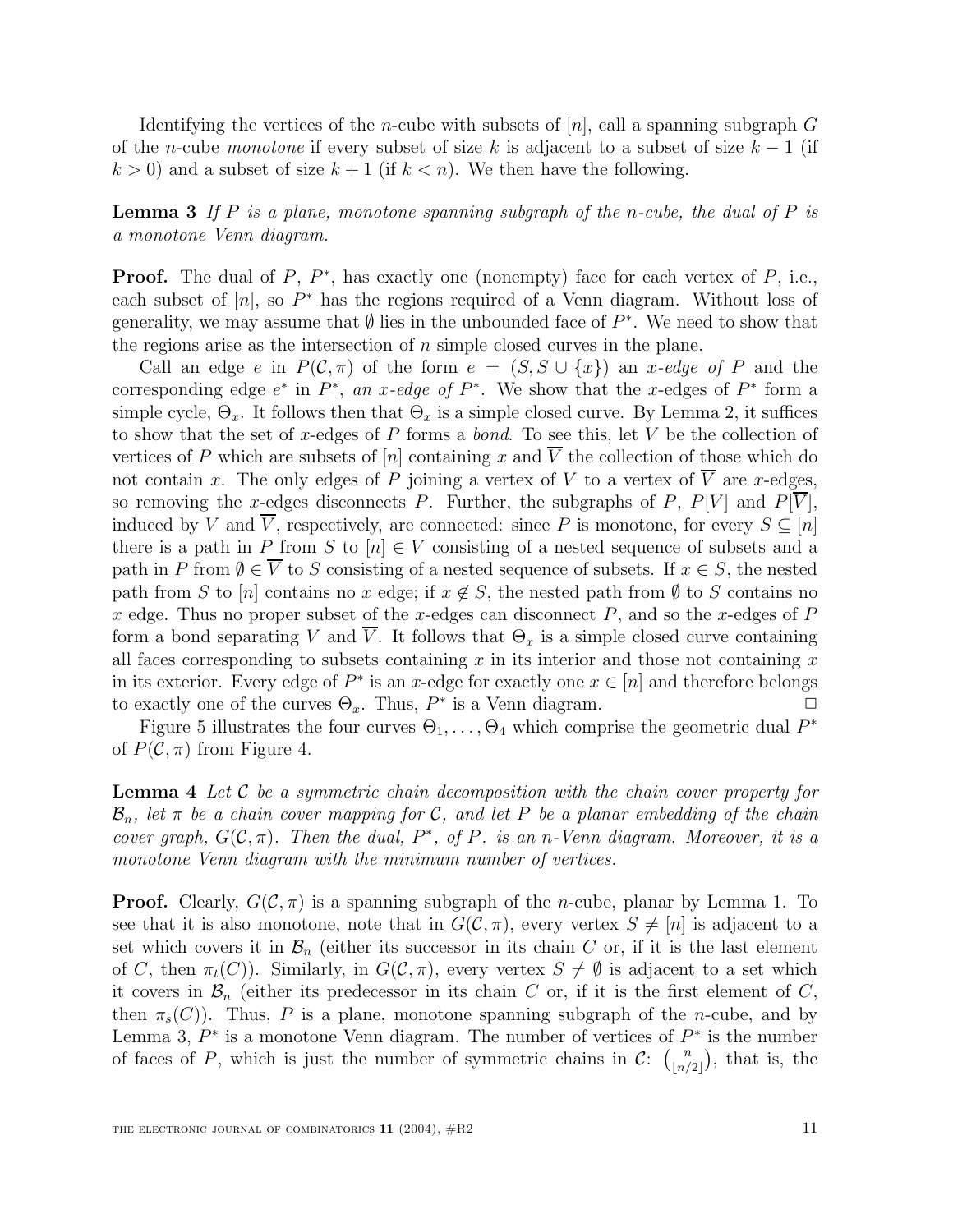minimum possible number of vertices in a monotone Venn diagram, according to Bultena and Ruskey [BR98].

In view of Lemma 4, we look closer in Section 3.1 at symmetric chain decompositions of  $\mathcal{B}_n$ . In Lemma 9 of Section 3.2 we show that we can always find one with the chain cover property and conclude in Theorem 2 of that section that we can always use this approach to construct monotone Venn diagrams.

### **2.2 Symmetric Venn Diagrams from Symmetric Chain Decompositions**

We would first like to emphasize that the basic idea to be applied here is not new. Virtually all approaches to constructing symmetric Venn diagrams which appear in the literature are based on the following scheme. (1) Construct a special planar graph  $G$ , whose vertices are n-bit necklace-representatives, (2) embed G in the plane in a pie slice of  $(2\pi i)/n$  radians, (3) rotate the embedding about the center of the pie through  $(2\pi i)/n$  for  $1 \leq i \leq n$ , and (4) embed the dual of the graph G, keeping the symmetry. The bottleneck to proving that symmetric Venn diagrams exist for all prime  $n$  has been finding the right graph G in Step  $(1)$ . For a given value of n, this is usually done with an *ad hoc* approach. This scheme was used by Savage and Winkler in 1992 to construct one of the first simple symmetric 7-Venn diagrams, listed as **M1** in [Rus97], where a suitable G was found using a trial-and-error approach. In the mid–nineties, Ruskey developed the idea (described in the section, "Symmetric Diagrams and Necklaces" in  $[Rus97]$  of constructing G by organizing necklaces into two opposing trees. Coupled with exhaustive search techniques, this allowed him to discover many new symmetric 7-Venn diagrams, listed in [Rus97]. Recently, in a tour de force, Hamburger[Ham02] extended the idea of two opposing trees to create the graph G in Step (1) for  $n = 11$  and constructed for the first time a symmetric 11-Venn diagram. Hamburger refers to the dual of G as a doodle.

The main contribution in the current paper is to show that for every prime  $n$  there is a way to construct the graph G in Step  $(1)$  that guarantees we can carry out the remaining steps to get a symmetric Venn diagram. In this section, we show that when  $n$  is prime, we can modify the technique of Section 2.1 to find a Venn diagram with rotational symmetry if we can find a necklace-representative subposet of  $\mathcal{B}_n$  which has a symmetric chain decomposition with the chain cover property.

As in Section 1.5, it will be convenient at times to view the elements of  $\mathcal{B}_n$  as *n*-bit strings. Recall from Section 1.5 that the rotation  $\sigma^i$  of an n-bit string is defined by  $\sigma^i(x_1x_2\cdots x_n)=x_{i+1}\cdots x_nx_1\cdots x_i.$ 

**Lemma 5** Let n be prime. If there exists a set  $R_n$  of necklace representatives for  $\{0,1\}^n$ such that the subposet  $\mathcal{R}_n = (R_n, \leq)$  of  $\mathcal{B}_n$  has a symmetric chain decomposition with the chain cover property, then a symmetric n-Venn diagram can be constructed.

**Proof.** Assuming that such a set  $R_n$  exists, let C be an SCD in  $\mathcal{R}_n$  and let  $\pi$  be a chain cover mapping for C. By Lemma 1, the chain cover graph  $G(\mathcal{C}, \pi)$  has a planar embedding.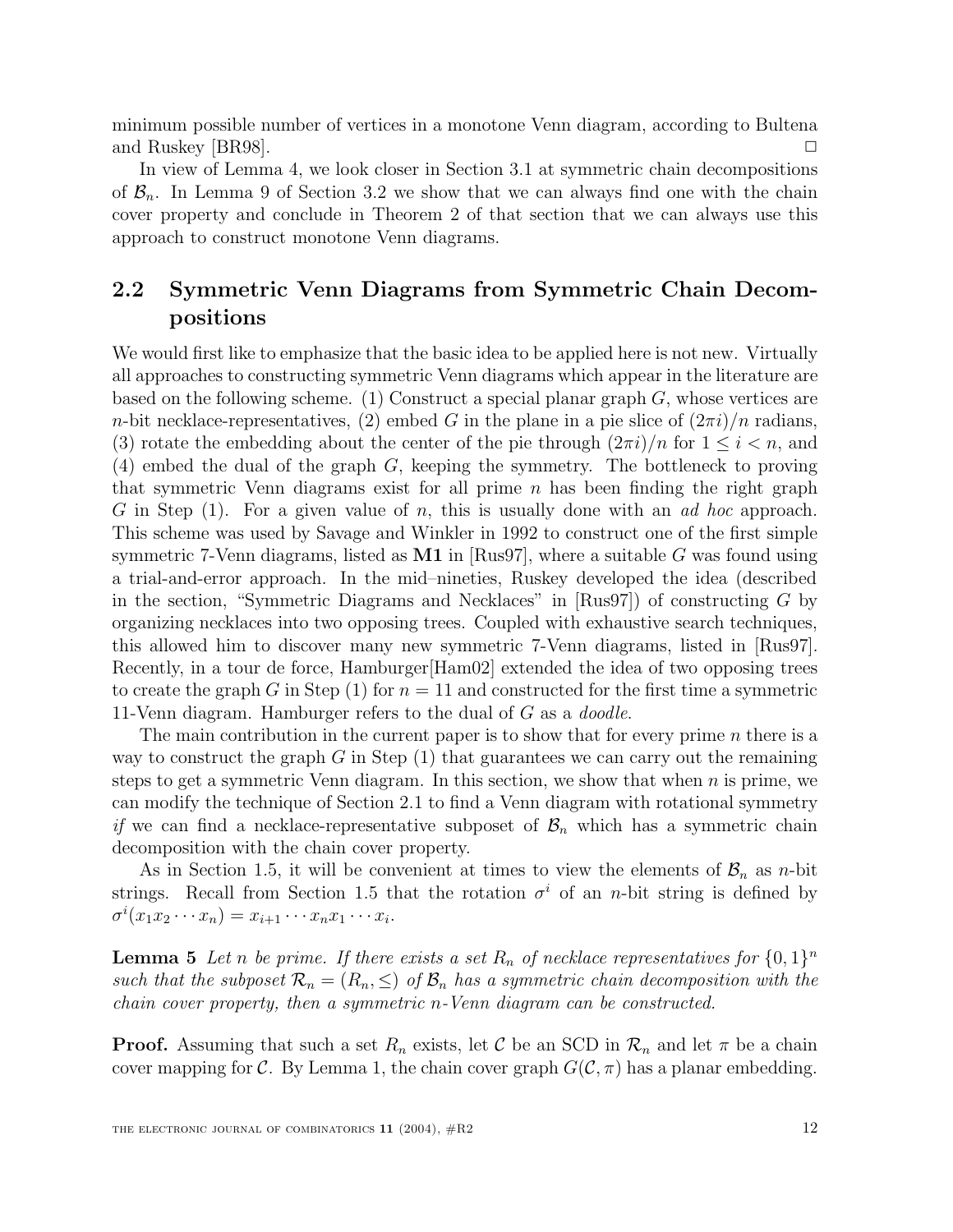

Figure 6: Embedding of the chain cover graph for a necklace-representative subposet of  $\mathcal{B}_5$ .

(See Figure 6 for an example when  $n = 5$  and

#### $R_n = \{00000, 1000, 11000, 11100, 11110, 11111, 10100, 10110\},\$

where the chains are indicated by bold edges and the chain cover edges are light.)

Fix a point  $p$  in the plane and partition the plane into  $n$  pie slices about  $p$ , each of  $(2\pi i)/n$  radians. We embed  $G(\mathcal{C}, \pi)$  as a plane graph  $P_0 = P_0(\mathcal{C}, \pi)$  in one of the pie slices, with the vertex  $[n] = 11 \cdots 1$  at p and the vertex  $\emptyset = 00 \cdots 0$  at the point at infinity. (If we view the embedding on the sphere,  $p$  is at the north pole and the point at infinity is the south pole.) Rotate the embedding of P (clockwise) through  $(2\pi i)/n$  radians for each  $i, 1 \leq i \leq n-1$ . In the *i*-th rotation of P, relabel each vertex x of P by  $\sigma^{i}(x)$  and let  $P_{i}$ <br>be the resulting plane graph. Vertices  $[n] = 11, \ldots 1$  and  $\emptyset = 00, \ldots 0$  coincide in each P. be the resulting plane graph. Vertices  $[n] = 11 \cdots 1$  and  $\emptyset = 00 \cdots 0$  coincide in each  $P_i$ . (See Figure 7.)

Let P denote the union of the  $P_i$ ,  $0 \leq i < n$ . Then P is a plane, monotone, spanning subgraph of the *n*-cube, so by Lemma 3, the dual of  $P$  is an *n*-Venn diagram. Furthermore, as in the proof of Lemma 3, the x-edges in P correspond to a simple cycle  $\Theta_x$  in the dual of P, for each  $x \in [n]$ . However, we want the Venn diagram to have rotational symmetry. We follow the construction of the geometric dual, adjusting the topology to ensure symmetry. All faces of P incident with edges of  $P_0$  are interior to the pie slice containing  $P_0$ , except for the faces  $f_l$  and  $f_r$ , which are shared with  $P_{n-1}$  and  $P_1$ , respectively. Embed a section of the dual,  $P^*$ , as follows: For each face  $f \neq f_r$  of P that is incident with an edge of  $P_0$ , vertex  $f^*$  of  $P^*$  is placed in the interior of the face f. Vertex  $f^*_r$  of  $P^*$  is placed in the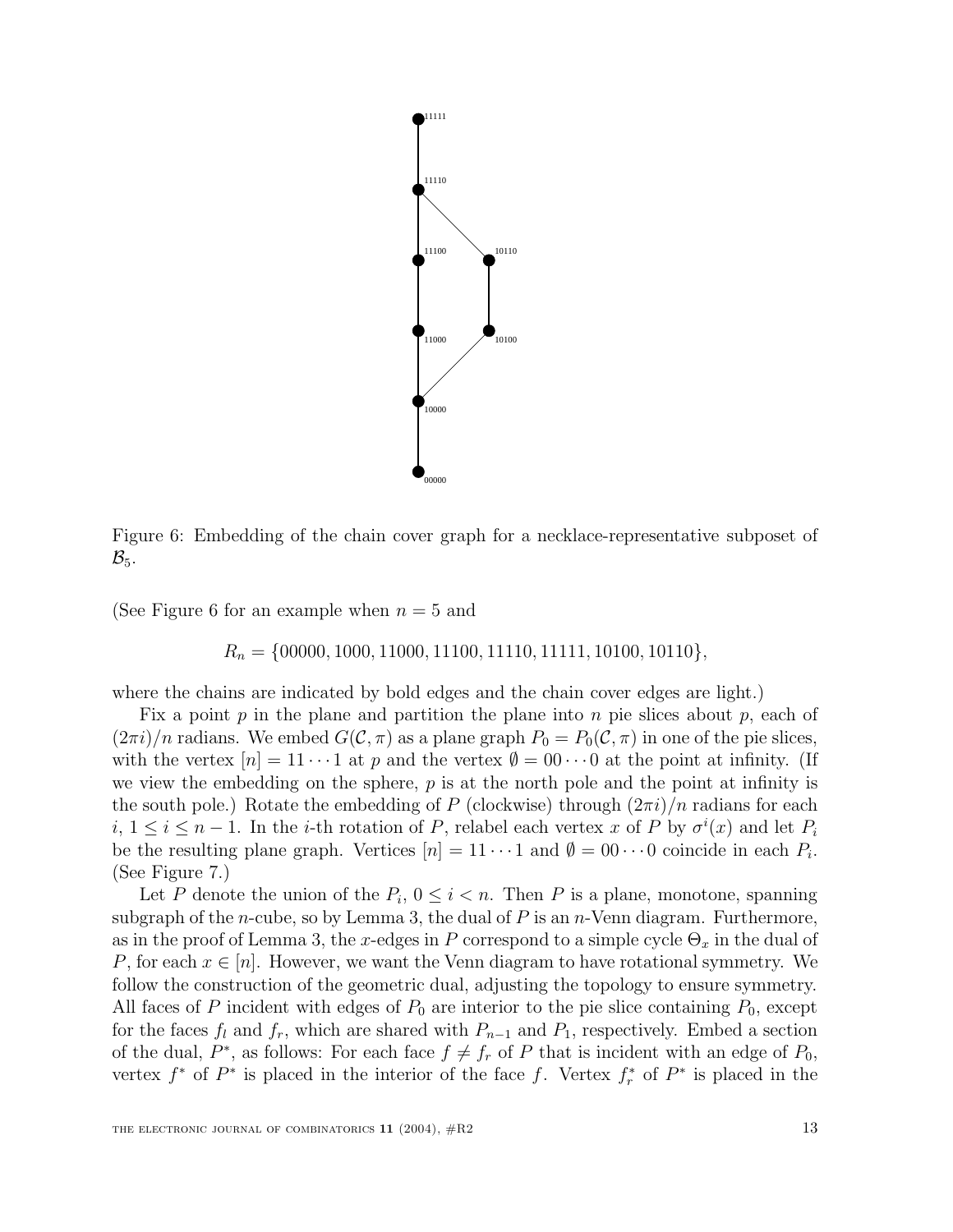

Figure 7: The planar graph P obtained by embedding the graph of Figure 6 in a pie slice and rotating it about the center by  $(2\pi i)/n$  radians for each i,  $0, \leq i \leq 4$ . There is one more vertex at infinity, where the five edges shown by the arrows are incident.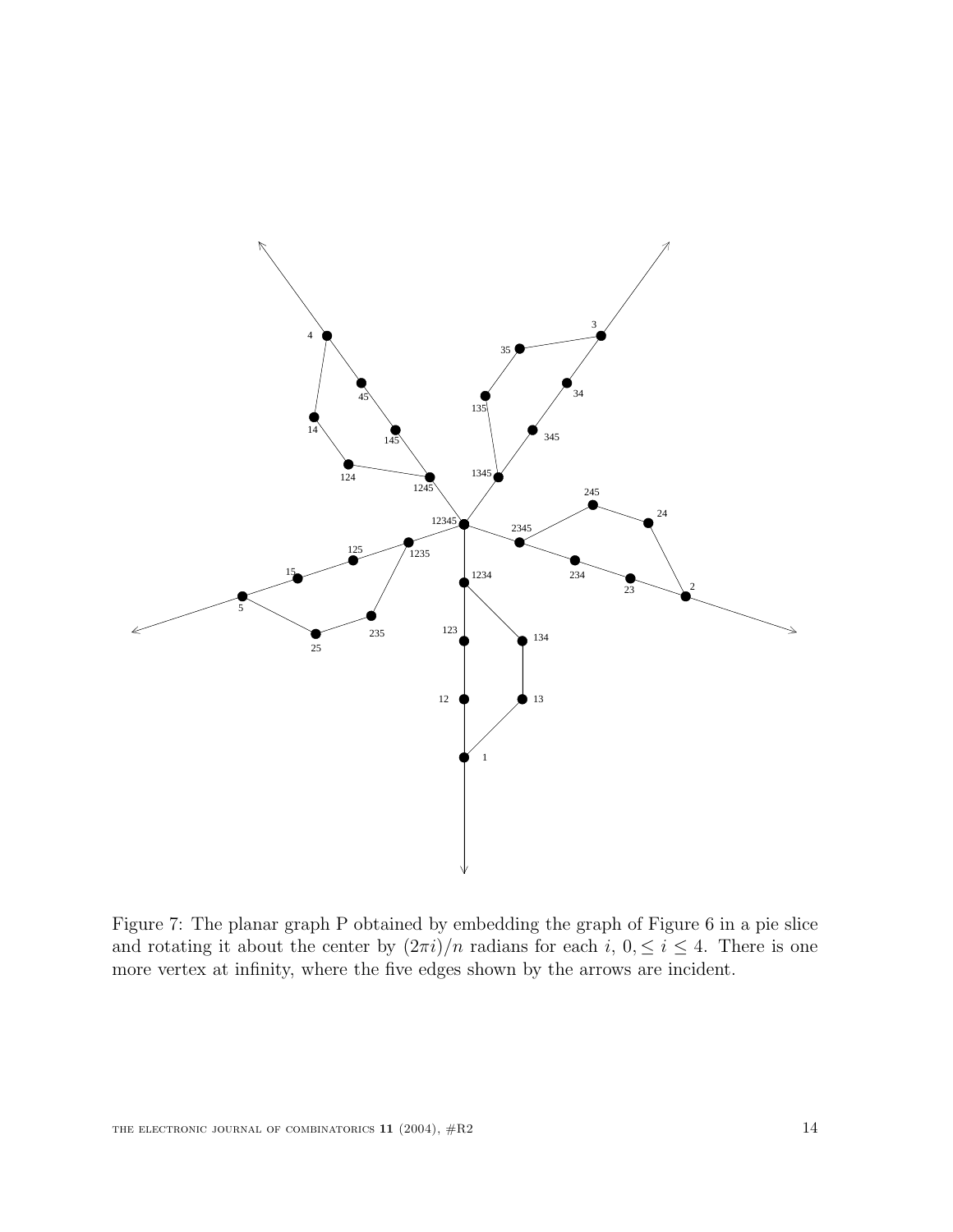interior of the face  $f_r$  of P at the point obtained by rotating point  $f_l^*$  by  $(2\pi i)/n$  radians<br>about n. Now a special point is chosen on each edge of  $P_0$ . For each face f of P with an about p. Now a special point is chosen on each edge of  $P_0$ . For each face f of P with an edge e of  $P_0$  on its boundary, a "half-edge" of  $P^*$  is drawn from  $f^*$  to the special point on e, so that the half-edges incident at  $f^*$  are internally disjoint. Two half-edges of  $P^*$ meet at the special point of each edge e of  $P_0$  to form the edge  $e^*$  of  $P^*$ . The complete embedding of <sup>P</sup><sup>∗</sup> is now obtained by rotating the embedding of this section (clockwise) through  $(2\pi i)/n$  radians for each i,  $1 \leq i \leq n-1$ . (See Figure 8.)

The resulting embedding of  $P^*$  has rotational symmetry, but we want to show specifically that each of the *n* rotations of  $\Theta_1$  about *p* by an angle of  $2\pi i/n$ ,  $0 \le i \le n-1$ , coincides with one of the curves  $\Theta_1, \Theta_2, \ldots, \Theta_n$ . Note that the *j*-edges in  $P_i$ , when rotated clockwise about p by an angle of  $2\pi/n$ , become the  $(j-1)$ -edges in  $P_{i+1 \pmod{n}}$ , if  $j > 1$ or, if  $j = 1$ , the n-edges in  $P_{i+1 \pmod{n}}$ . Thus rotating  $\Theta_j$  clockwise about p by an angle of  $2\pi/n$  gives  $\Theta_{i-1}$  if  $j > 1$  or, if  $j = 1$ ,  $\Theta_n$ . (See Figure 9.) of  $2\pi/n$  gives  $\Theta_{j-1}$  if  $j > 1$  or, if  $j = 1, \Theta_n$ . (See Figure 9.)

**Note 1.** It can be checked that the resulting symmetric Venn diagram will also be monotone with the minimum number of vertices, owing to the SCD with the chain cover property of  $\mathcal{R}_n$ . This is not necessarily true in general: Grünbaum [Grü92] was the first to give examples of non-monotone symmetric Venn diagrams. Another 32 are reported by Ruskey in [Rus97].

## **3 Symmetric Chain Decompositions in the Boolean Lattice**

### **3.1 The Greene-Kleitman Symmetric Chain Decomposition in**  $\mathcal{B}_n$

It is well-known that  $\mathcal{B}_n$  has a symmetric chain decomposition which can be constructed by the greedy lexicographic matching approach of Aigner [Aig73] or the parenthesis matching approach of Greene and Kleitman [GK76]. White and Williamson [WW77] and Griggs [Gri77b] have shown that both of these approaches give the same SCD, which, as shown in Greene and Kleitman [GK76], is the same as a natural recursive construction of deBruijn et al. [dBvETK51].

In this paper we make use of the formulation due to Greene and Kleitman. We go through the construction in detail since we will exploit several properties beyond those required to prove the SCD.

As a first step, in the string  $x = x_1x_2 \cdots x_n$ , regard the 0's as left parentheses and the 1's as right parentheses. Match parentheses in the usual way. That is, as string  $x = x_1 x_2 \cdots x_n \in \{0,1\}^n$  is scanned from left to right, when a 0 is encountered, it becomes (temporarily) an unmatched 0. When a 1 is encountered, it is matched to the rightmost unmatched 0 to its left, if any, otherwise, it becomes an unmatched 1.

Let  $U_0(x)$ ,  $U_1(x)$ , and  $M(x)$  represent, respectively, the sets of indices of the unmatched 0's, the unmatched 1's, and the matched pairs for the entire string x. For example, if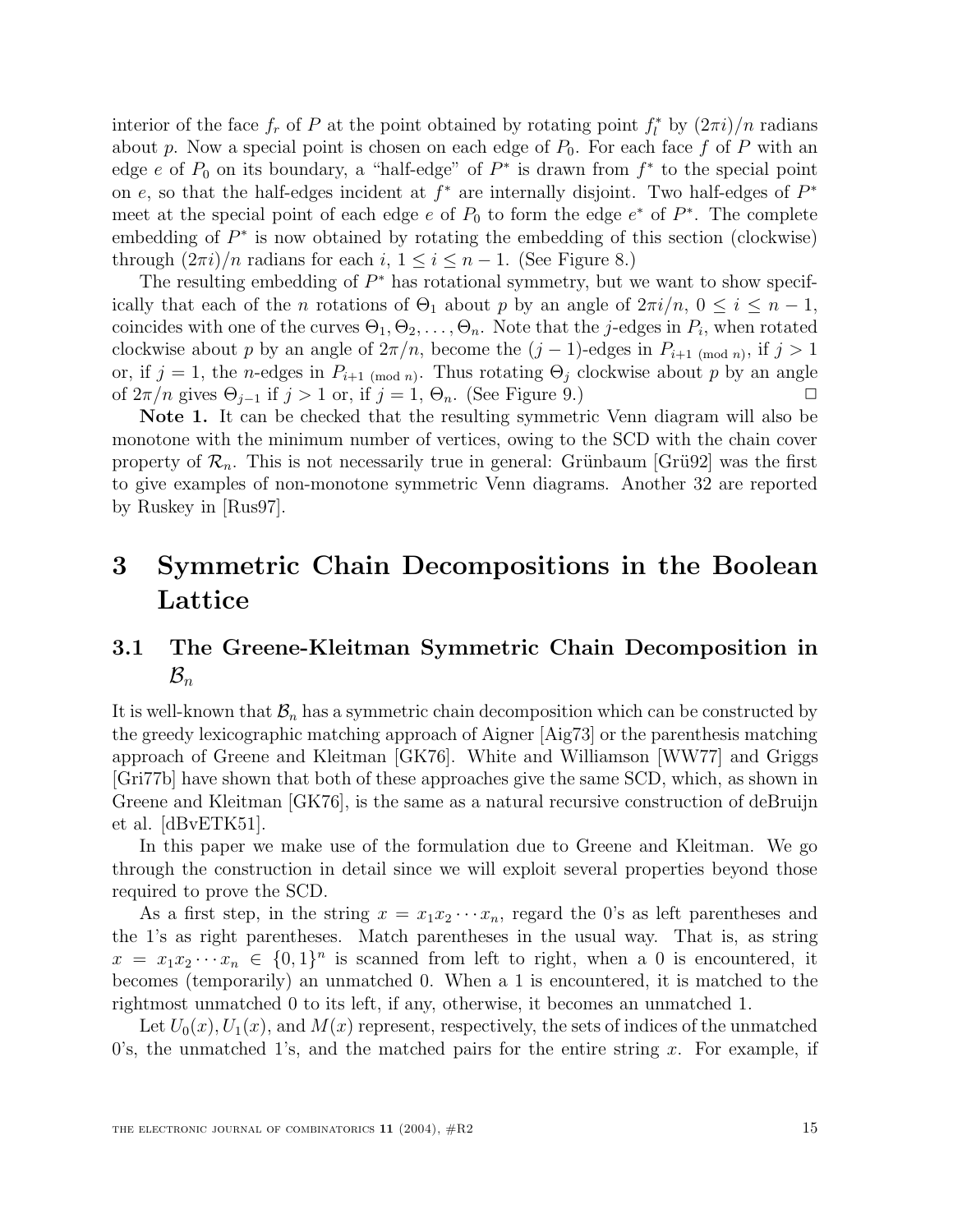

Figure 8: The geometric dual of the graph of Figure 7, embedded to have rotational symmetry, as described in the proof of Lemma 5.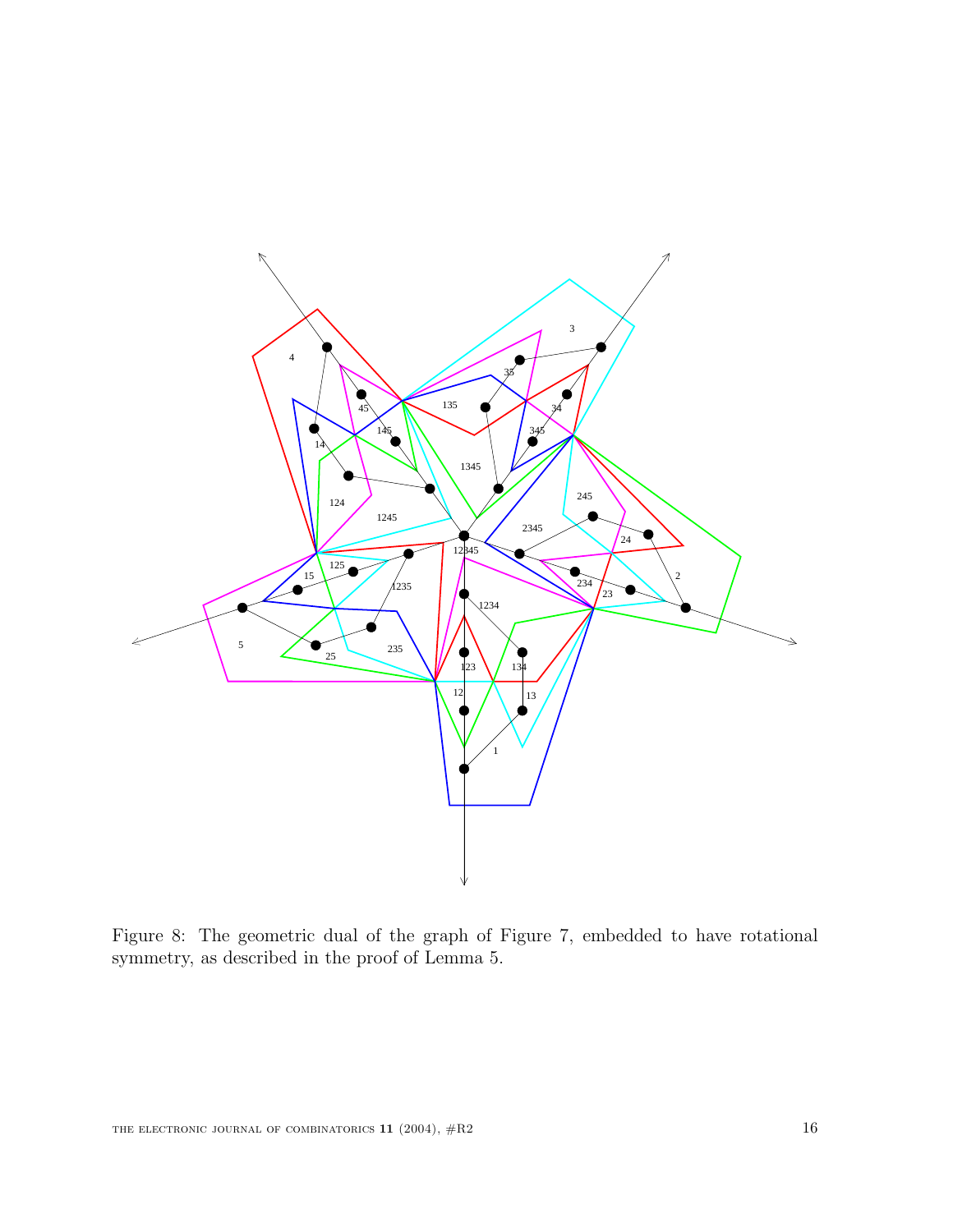

Figure 9: The 5 simple closed curves comprising the geometric dual graph in Figure 8. Rotating any one by  $(2\pi i)/5$  radians about the center gives one of the others.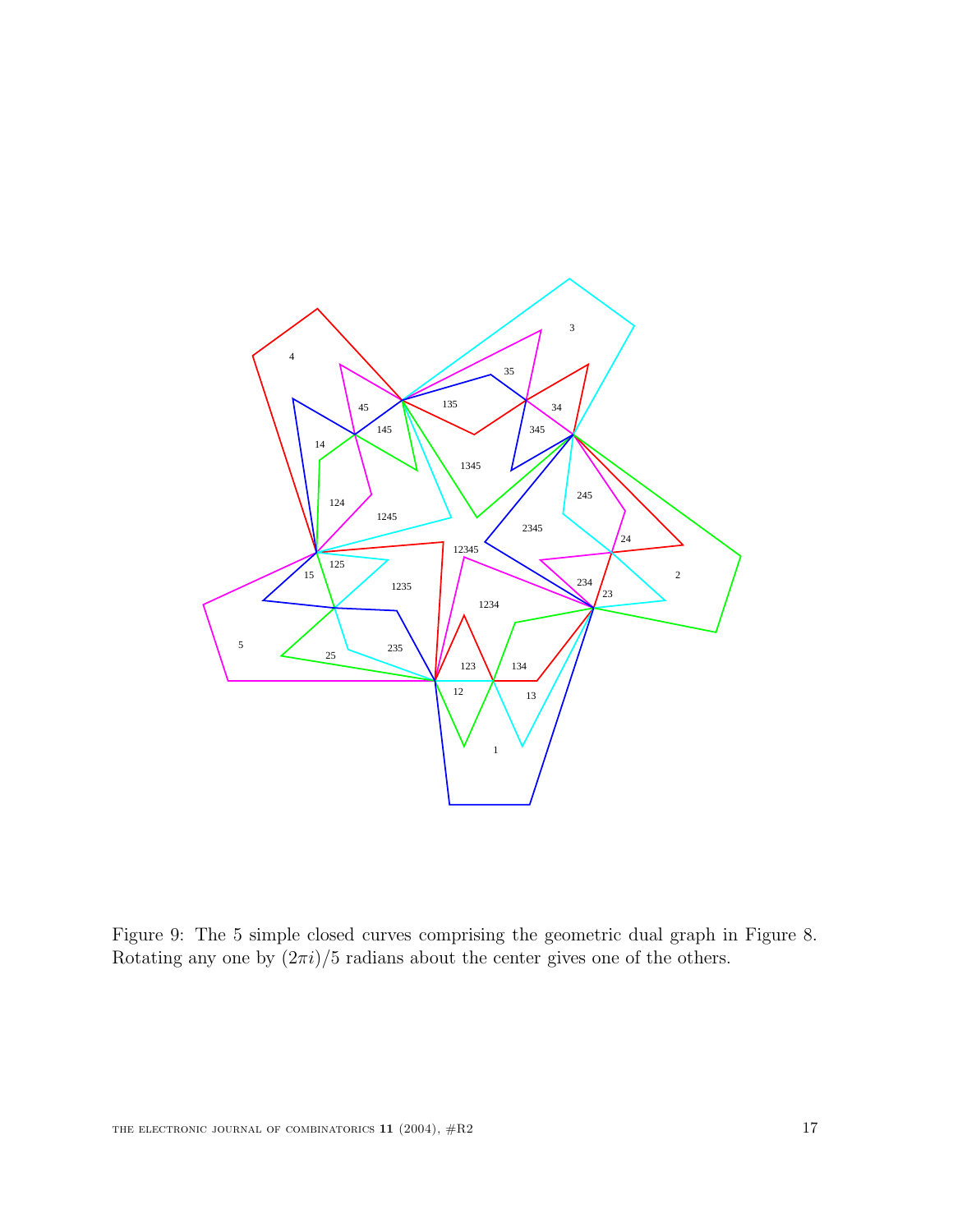$x = 01100101110010$ , then

$$
U_0(x) = \{11, 14\},
$$
  
\n
$$
U_1(x) = \{3, 10\},
$$
  
\n
$$
M(x) = \{(1, 2), (5, 6), (7, 8), (4, 9), (12, 13)\}.
$$

**Lemma 6** For  $x \in \{0,1\}^n$ , if  $U_1(x), U_0(x) \neq \emptyset$ , then  $\max(U_1(x)) < \min(U_0(x))$ .<br>**Proof.** If  $i \in U_1(x)$ ,  $x_i$  is an unmatched 1 so there is no unmatched 0 to the le **Proof.** If  $j \in U_1(x)$ ,  $x_j$  is an unmatched 1, so there is no unmatched 0 to the left of  $x_j$ .  $\Box$ 

The symmetric chain decomposition of  $\mathcal{B}_n$  is now defined by specifying, for each  $x \in$  $\{0,1\}^n$ , the successor of x,  $\tau(x)$ , on the chain containing x (we say  $\tau(x) = nil$  if x is the last element of its chain):

$$
\tau(x) = \begin{cases} nil & \text{if } U_0(x) = \emptyset, \text{ else} \\ x_1 \cdots x_{i-1} 1 x_{i+1} \cdots x_n & \text{where } i = \min(U_0(x)) \end{cases}
$$

In the example above with  $x = 01100101110010$ , since  $U_0(x) = \{11, 14\}$ , we obtain  $\tau(x) = 01100101111010$ . Because of Lemma 6 we can make the following observations about  $\tau$ .

**Lemma 7** For  $x \in \{0,1\}^n$ , let  $U_1(x) = \{i_1, \ldots, i_j\}$  and  $U_0(x) = \{i_{j+1}, \ldots, i_t\}$ , where  $i_1 < i_2 < \cdots < i_t$ . Then if  $U_0(x) \neq \emptyset$ ,

$$
S(\tau(x)) = S(x) \cup \{i_{j+1}\}U_1(\tau(x)) = \{i_1, ..., i_{j+1}\},U_0(\tau(x)) = \{i_{j+2}, ..., i_t\},M(\tau(x)) = M(x).
$$

 $\Box$ 

Then chains in the Greene-Kleitman SCD are constructed starting from bitstrings with no unmatched 1 as follows.

**Lemma 8** For  $x \in \{0,1\}^n$  with  $U_1(x) = \emptyset$ , let  $k = |U_0(x)|$ . Then

$$
C_x = x, \tau(x), \tau^2(x), \tau^3(x), \ldots, \tau^k(x),
$$

is a symmetric chain ending at the string with 1 in position i if and only if  $i \in S(x) \cup U_0(x)$ .

**Proof.** By repeated application of Lemma 7, if the elements of  $U_0(x)$ , in increasing order, are  $i_1, i_2, \ldots, i_k$ , then for  $t \leq k$ ,  $S(\tau^t(x)) = S(x) \cup \{i_1, i_2, \ldots i_t\}$  and  $U_0(\tau^t(x)) =$ <br> $U_0(x) = \int i_1, i_2, \ldots, i_k$ . The set  $U_0(\tau^t(x))$  becomes empty only when  $t = k$ . So, the chain  $U_0(x) - \{i_1, i_2, \ldots i_t\}$ . The set  $U_0(\tau^t(x))$  becomes empty only when  $t = k$ . So, the chain starts at  $S(x)$  and ends at  $S(x) \cup U_0(x)$ . Note that  $|S(x)| = |U_0(x)| + |M(x)| = |M(x)|$ starts at  $S(x)$  and ends at  $S(x) \cup U_0(x)$ . Note that  $|S(x)| = |U_1(x)| + |M(x)| = |M(x)|$ , since  $U_1(x) = \emptyset$  and  $n - |S(x)| = |U_0(x)| + |M(x)|$ , so

$$
|S(x)| + |S(x) \cup U_0(x)| = |M(x)| + (n - |M(x)|) = n,
$$

and, therefore, the chain is symmetric.  $\Box$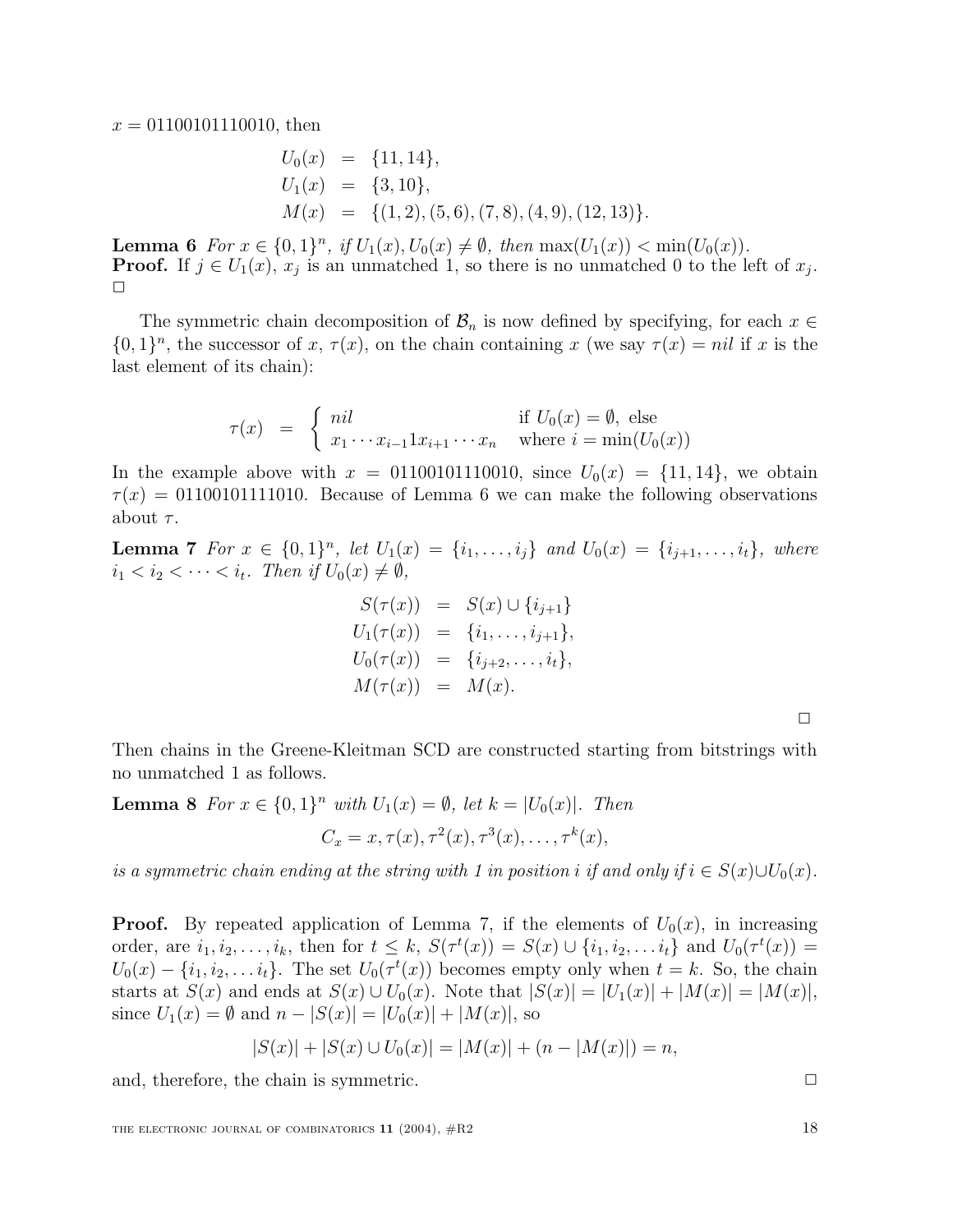**Theorem 1** (Greene and Kleitman [GK76]) The following is a symmetric chain decomposition of  $\mathcal{B}_n$ :

$$
\mathcal{C} = \{C_x \mid x \in \{0, 1\}^n, \ \ U_1(x) = \emptyset\}.
$$
 (1)

**Proof.** To show that the chains are disjoint, define

$$
\tau^{-1}(x) = \begin{cases} nil & \text{if } U_1(x) = \emptyset, \text{ else} \\ x_1 \cdots x_{j-1} 0 x_{j+1} \cdots x_n & \text{where } j = \max(U_1(x)) \end{cases}
$$
 (2)

It follows from Lemmas 6 and 7 that if  $U_0(x) \neq \emptyset$  then  $\tau^{-1}(\tau(x)) = x$  and if  $U_1(x) \neq \emptyset$ then  $\tau(\tau^{-1}(x)) = x$ . Thus, the chains in C are disjoint, and by the previous lemma they are symmetric. Furthermore, any element  $x \in \{0,1\}^n$  is in the chain  $C_y$ , where, by repeated application of  $\tau^{-1}$  and Lemma 7, y satisfies  $S(y) = S(x) - U_1(x)$  and  $U_1(y) = \emptyset$ .  $\Box$ 

Figure 2(b) shows the resulting SCD in  $\mathcal{B}_4$ .

#### **3.2 Monotone Venn Diagrams from the Greene-Kleitman SCD**

We now extend Theorem 1 to show that this SCD has the chain cover property.

**Lemma 9** The Greene-Kleitman symmetric chain decomposition of  $\mathcal{B}_n$  has the chain cover property, with chain cover mapping  $\pi$ , defined for  $C_x \in \mathcal{C}$  with  $S(x) \neq \emptyset$  by

$$
\pi(C_x)=(C_y),
$$

where  $S(y) = S(x) - \{\max(S(x))\}.$ 

**Proof.** Since  $C_x \in \mathcal{C}$ ,  $U_1(x) = \emptyset$ . Since we are given that  $S(x) \neq \emptyset$ , let  $k = \max(S(x))$ , so that  $S(y) = S(x) - \{k\}$ . We show that  $C_y \in \mathcal{C}$  and the mapping  $\pi(C_x) = (C_y)$  satisfies the required covering property.

Since in x,  $x_k = 1$  was matched to a 0 in some position  $m(k) < k$ , this pair becomes unmatched in  $y$ , but no other matched pair is affected, so

$$
U_0(y) = U_0(x) \cup \{k, m(k)\}; \ \ U_1(y) = \emptyset; \ \ M(y) = M(x) - \{(m(k), k)\}.
$$

Since  $U_1(y) = \emptyset$ , y is a chain starter and  $C_y \in \mathcal{C}$ . Furthermore, by Lemma 8,

$$
termination(C_y) = S(y) \cup U_0(y) = (S(x) - \{k\}) \cup (U_0(x) \cup \{k, m(k)\}) = S(x) \cup U_0(x) \cup \{m(k)\},
$$

which covers terminator( $C_x$ ) =  $S(x) \cup U_0(x)$  in  $\mathcal{B}_n$ . Clearly x covers y in  $\mathcal{B}_n$ , so the required properties of  $\pi$  are satisfied. required properties of  $\pi$  are satisfied.  $\square$ <br>
Lemma 9 was the final piece required to prove the following.

**Theorem 2** For any  $n \geq 1$ , a monotone Venn diagram with minimum number of vertices can be obtained as the dual of any planar embedding of the planar graph  $G(\mathcal{C}, \pi)$ , where C is the Greene-Kleitman SCD of  $\mathcal{B}_n$ , and  $\pi$  is the chain cover mapping for C defined in Lemma 9.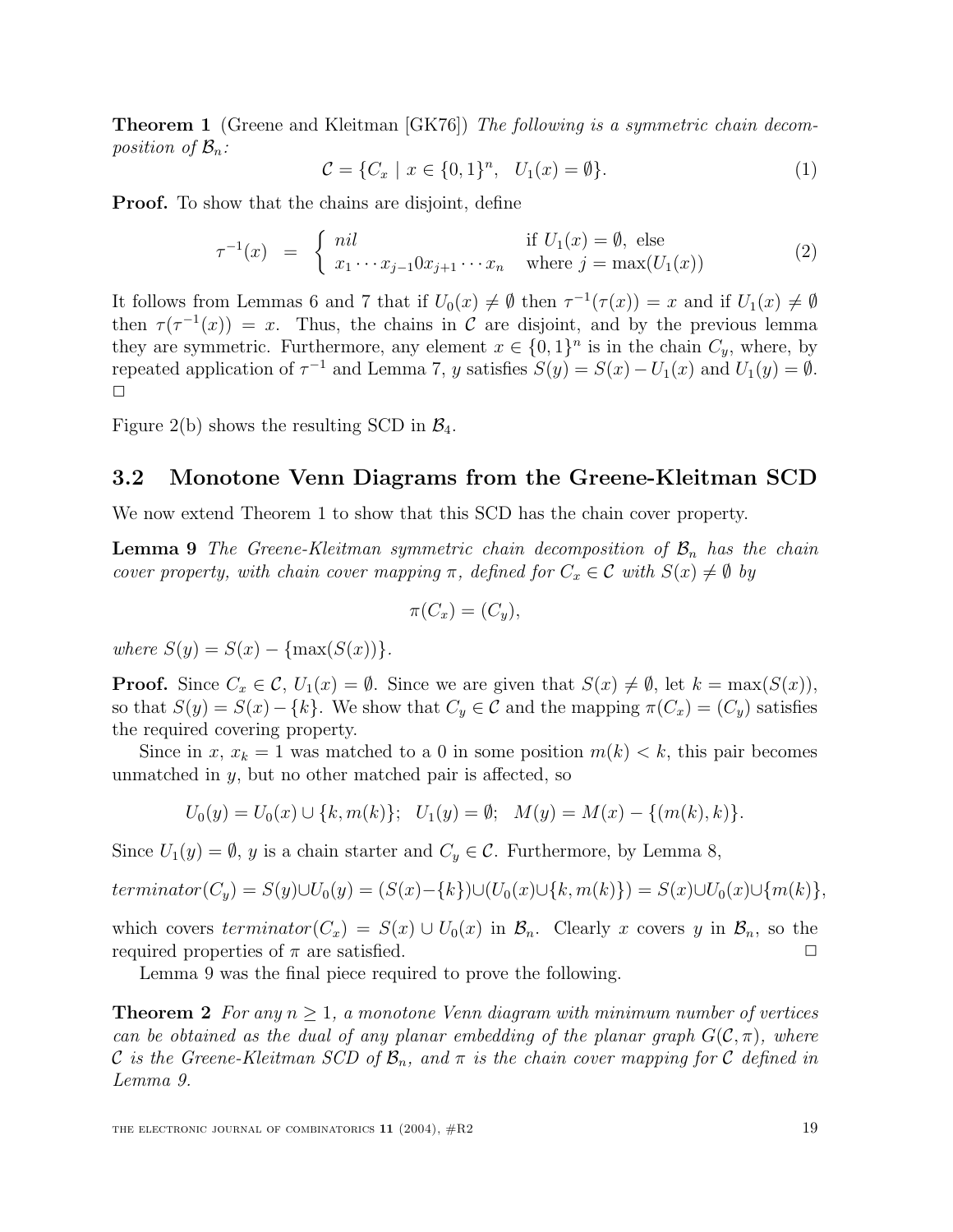**Proof.** Combine Lemma 4 from the previous section with Lemma 9. **Note 2.** It follows from the proof of Lemma 9 that if  $|C|$  denotes the length of a chain then  $|C| = |\pi(C)| - 2$  for every non-root chain C in the Greene-Kleitman SCD. Thus, in the chain cover tree,  $T(\mathcal{C}, \pi)$ , all children of any node all have the same length. Thus any ordering of the children gives a planar embedding, by the technique described in Lemma 1. Indeed, any ordering of the children and their parent can be used! So, although some may be isomorphic, we can obtain many different monotone Venn diagrams by independently permuting the children at nodes in the chain cover tree.

#### **3.3 Further Properties of the Greene-Kleitman SCD**

We next identify some additional properties related to the Greene-Kleitman SCD which will be crucial for construction of symmetric Venn diagrams in Section 4.

**Lemma 10** For  $x \in \{0,1\}^n$ , if  $x_i = 0$  and either  $x_{i+1} = 1$  or  $x_{i-1} = 0$ , then  $i \neq$  $min(U_0(x)).$ 

**Proof.** If  $x_i = 0$ , as x is scanned left-to-right,  $x_i = 0$  is unmatched when it is first scanned. If  $x_{i+1} = 1$ , it will be matched with  $x_i$ , so  $i \notin U_0(x)$ . If  $x_i = x_{i-1} = 0$ , then both  $x_i$  and  $x_{i-1}$  are unmatched when  $x_i$  is scanned. As the scan continues beyond  $x_i$ ,  $x_i$ has priority over  $x_{i-1}$  for being matched with a 1. Thus, if  $x_i \in U_0(x)$ , then so is  $x_{i-1}$ , so  $\min(U_0(x)) \leq i-1$ .  $\min(U_0(x)) \leq i - 1.$ <br>Similarly, we can prove the following.

**Lemma 11** For  $x \in \{0,1\}^n$ , if  $x_i = 1$  and either  $x_{i+1} = 1$  or  $x_{i-1} = 0$ , then  $i \neq \max(U_1(x))$ .  $max(U_1(x))$ .

## **4 Symmetric Chain Decompositions in a Necklace-Representative Poset**

We show for prime n in this section, how to identify a subset  $R_n \subseteq \{0,1\}^n$  of necklace representatives, so that  $\mathcal{R}_n = (R_n, \leq)$ , the subposet of  $\mathcal{B}_n$  induced by  $R_n$ , has an SCD  $J$  with the chain cover property. This proof is constructive, so by Lemma 5, this proves that symmetric Venn diagrams exist for all prime  $n$  and provides a construction.

#### **4.1 Block Codes for** n**-bit Strings**

With each  $x \in \{0,1\}^n$ , we associate a sequence  $\beta(x)$  over the alphabet  $\{2,\ldots,n,\infty\}$ called the *block code* of  $x$  as follows.

If  $x$  has the form

$$
x = 1^{a_1} 0^{c_1} 1^{a_2} 0^{c_2} \cdots 1^{a_k} 0^{c_k}, \quad k > 0, \quad a_i > 0, \quad c_i > 0, \quad 1 \le i \le k,
$$
 (3)

then

$$
\beta(x) = (a_1 + c_1, a_2 + c_2, \ldots, a_k + c_k).
$$

THE ELECTRONIC JOURNAL OF COMBINATORICS  $11$  (2004),  $\#R2$  20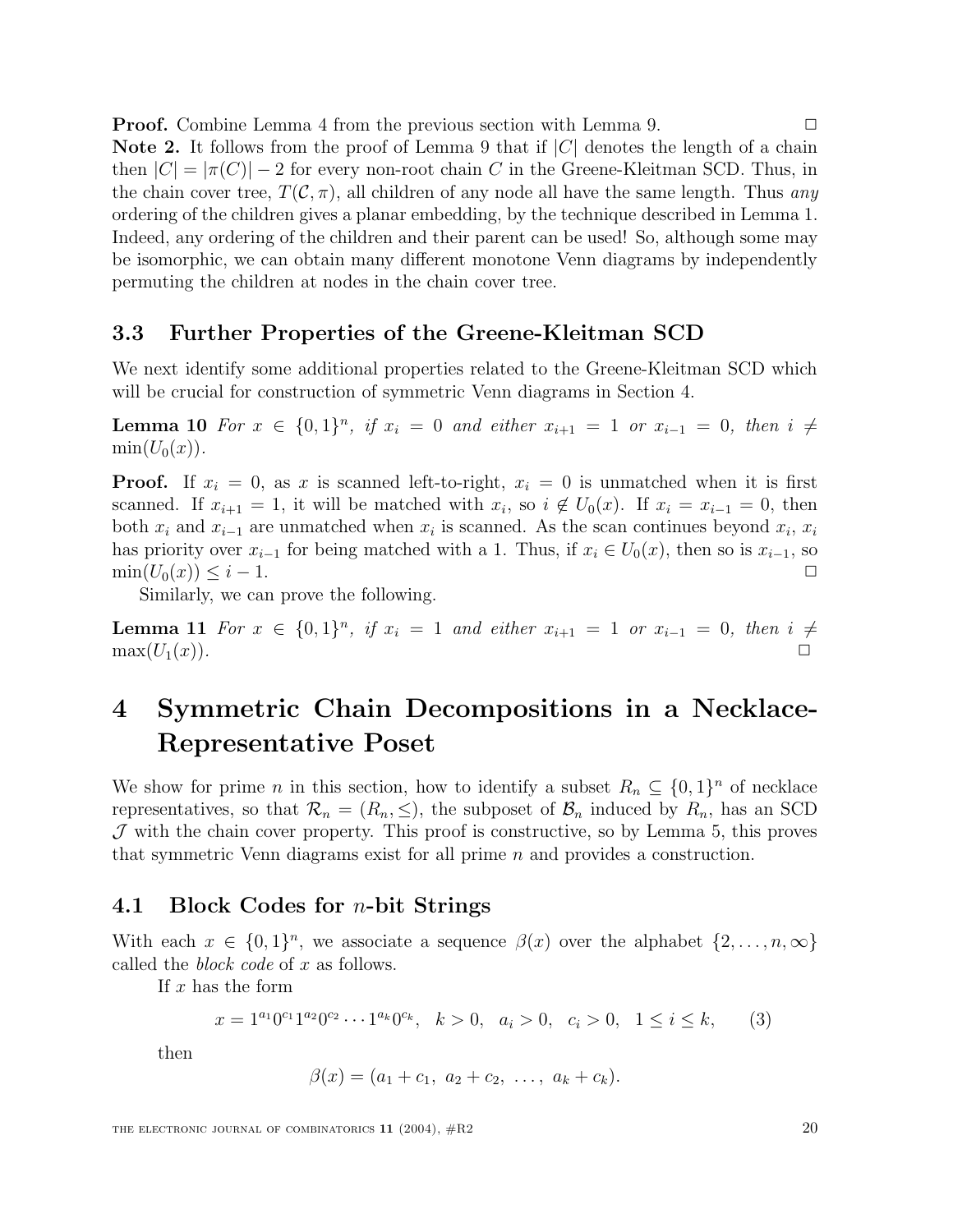Otherwise, for convenience, we define  $\beta(x)=(\infty)$ .

We regard the block codes as ordered lexicographically, using  $c < \infty$  for any integer c, so that the block code  $(\infty)$  is strictly greater than  $\beta(x)$  for any x of the form (3).

For example, considering the rotations of  $x = 0011011$ , we have

$$
\beta(0011011) = (\infty), \quad \beta(0110110) = (\infty), \quad \beta(1101100) = (3, 4), \quad \beta(1011001) = (\infty), \n\beta(0110011) = (\infty), \quad \beta(1100110) = (4, 3), \quad \beta(1001101) = (\infty). \tag{4}
$$

If  $b = (b_1, b_2, \ldots, b_k)$  is a sequence of integers, we let |b| denote the number of terms of b,  $|b| = k$ , and we let  $||b||$  denote the sum of the integers comprising b,  $||b|| = b_1 +$  $b_2 + \cdots + b_k$ . Analogous to the rotation  $\sigma$  of a string, define rotation  $\sigma$  on sequences by  $\sigma^{i}(b) = (b_{i+1}, \ldots, b_k, b_1, \ldots, b_i)$  for  $i < k$ . Concatenation of sequences b and b' is denoted by  $b'$ by  $bb'.$ 

**Lemma 12** If  $x \in \{0,1\}^n$ , y is a rotation of x, and both x and y start with '1' and end with '0', then  $\beta(y)$  is a rotation of  $\beta(x)$ .

**Proof.** Let  $x = 1^{a_1}0^{c_1}1^{a_2}0^{c_2}\cdots1^{a_k}0^{c_k}$ ,  $k > 0$ ,  $a_i > 0$ ,  $c_i > 0$ ,  $1 \le i \le k$ . Then for some  $t, 0 \le t < k$ .  $y = \sigma^{a_1+c_1+\cdots+a_t+c_t}(x)$ , so  $\beta(y) = \sigma^t(\beta(x))$ . some t,  $0 \leq t < k$ ,  $y = \sigma^{a_1+c_1+\cdots a_t+c_t}(x)$ , so  $\beta(y) = \sigma^t(\beta(x))$ . ne  $t, 0 \le t < k, y = \sigma^{a_1+c_1+\cdots a_t+c_t}(x)$ , so  $\beta(y) = \sigma^t(\beta(x))$ .  $\Box$ <br>The following result is well known (e.g. proof of Prop. 5.1.2 in [Lot83]).

**Lemma 13** If w is a sequence of length k and if  $\sigma^i(w) = w$  where  $1 \leq i \leq k - 1$ , then<br>there is a nonempty subsequence y of w such that  $w = w_1, \ldots, v = v^t$  for some  $t > 2$ there is a nonempty subsequence v of w such that  $w = v v \cdots v = v^t$  for some  $t \geq 2$ .  $\Box$ 

**Lemma 14** If n is prime, no two strings of  $\{0,1\}^n$  in the same necklace have the same finite block code.

**Proof** Assume  $x \in \{0,1\}^n$  with  $(\infty) \neq \beta(x) = b = (b_1, b_2, \dots, b_k)$ . Then  $||b|| = n$ , which is prime. Suppose  $y \neq x$  is a rotation of x and y starts with '1' and ends with '0'. Then by Lemma 12,  $\beta(y) = \sigma^{j}(b)$  where  $1 \leq j \leq k-1$ . If  $\beta(x) = \beta(y)$ , then  $b = \sigma^{j}(b)$ , so by Lemma 13,  $b = v^t$  for some nonempty subsequence v of b and  $t \geq 2$ . Then  $||b|| = t||v||$ . We must also have  $||v|| \ge 2$ , since  $b_i \ge 2$  for  $1 \le i \le k$ , by definition of block code. Thus,  $||b||$  is not prime, a contradiction.  $||b||$  is not prime, a contradiction.

#### **4.2 Choosing Necklace Representatives**

We assume for the remainder of this section that n is prime. For  $x \in \{0,1\}^n$ , let  $\rho(x)$ denote the representative of the equivalence class of  $x$  under rotation. Choose necklace representatives as follows:

 $\rho(x)$  is the rotation y of x for which  $\beta(y)$  is minimum.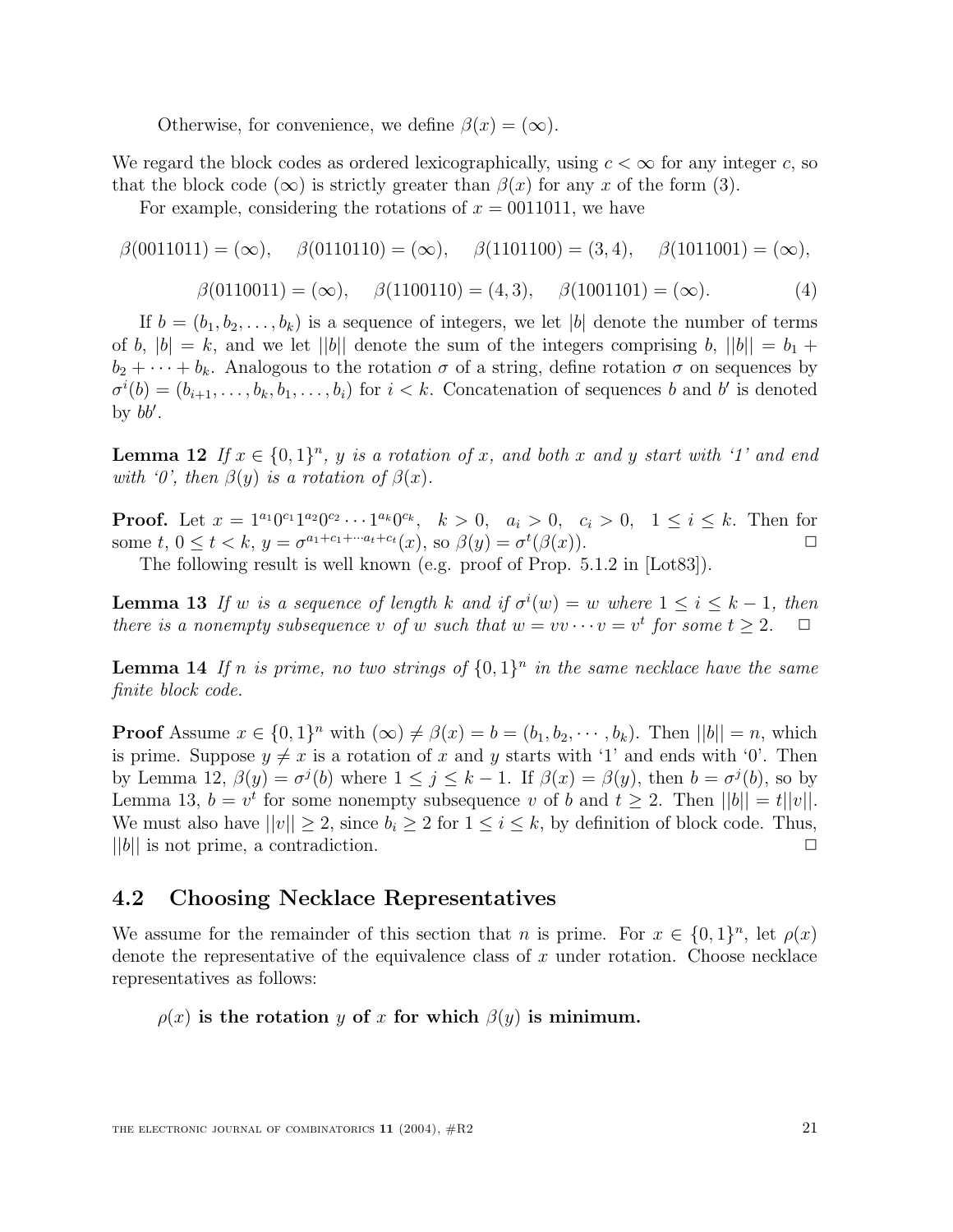For example, if  $x = 0011011$ , then  $\rho(x) = 1101100$ , since it can be seen from (4) that  $\beta(1101100) = (3, 4)$  which is the minimum over all rotations of 0011011.

By Lemma 14, if *n* is prime, each equivalence under rotation in  $\{0, 1\}^n$  has a unique representative. We let  $R_n$  be the set of these representatives. Then

$$
R_n = \{ \rho(x) \mid x \in \{0,1\}^n \} = \{ x \in \{0,1\}^n \mid \rho(x) = x \}.
$$

Let  $\mathcal{R}_n = (R_n, \leq)$  be the subposet of  $\{0, 1\}^n$  induced by  $R_n$ . We call this poset the necklace-representative poset, and our goal is to show that it has a symmetric chain decomposition with the chain cover property.

#### **4.3** A Symmetric Chain Decomposition for  $\mathcal{R}_n$  when n is Prime

We will make use of the Greene-Kleitman mapping  $\tau$  from Section 3. Recall that if  $S(x)$ is the set of positions of the 1's in x, if  $U_0(x)$  is the set of positions of the unmatched 0's in x, and if  $U_0(x) \neq \emptyset$ , then  $\tau(x)$  is defined by  $S(\tau(x)) = S(x) \cup {\min(U_0(x))}$ .

We first note that when  $\tau$  is restricted to elements of  $R_n^* = R_n - \{0^n, 1^n\}$  with at least unmatched  $0$ 's the block code is preserved by  $\tau$ . Note that  $x = 0^n$  and  $x = 1^n$  are two unmatched 0's, the block code is preserved by  $\tau$ . Note that  $x = 0^n$  and  $x = 1^n$  are the only elements of  $R_n$  with  $\beta(x)=(\infty)$ .

**Lemma 15** If  $x \in R_n^*$  and x has at least two unmatched 0's, then  $\beta(x) = \beta(\tau(x))$ .

**Proof.** Since  $x \in R_n^*$ ,  $x_1 = 1$  and  $x_n = 0$ , so  $n \in U_0(x)$  and  $1 \notin U_0(X)$ . We are given that  $|U_0(x)| \geq 2$  so if  $i = \min(U_0(x))$  we must have  $2 \leq i \leq n-1$  and  $\tau(x) \neq nil$  so that  $|U_0(x)| \geq 2$ , so if  $i = \min(U_0(x))$ , we must have  $2 \leq i \leq n-1$  and  $\tau(x) \neq nil$ , so let  $\tau(x) = y = y_1 \cdots y_n$ . By definition of  $\tau$ , the only difference between x and y is that  $x_i = 0$  and  $y_i = 1$ . Furthermore, by Lemma 10 of Section 3,  $x_{i-1}x_ix_{i+1} = 100$ , and so  $y_{i-1}y_iy_{i+1} = 110$ . That is,  $y = \tau(x)$  differs from x only in that one of the blocks  $1^{a_j}0^{c_j}$  of x with  $a_j \ge 1$  and  $c_j \ge 2$  changes to  $1^{a_j+1}0^{c_j-1}$ . This does not change the block code. (It also implies that if x has the form (3), then so does y.) also implies that if x has the form (3), then so does y.)  $\square$ <br>Becall that if  $U_r(x)$  is the set of unmatched 1's in x and if  $U_r(x) \neq \emptyset$  then  $\tau^{-1}(x)$  is

Recall that if  $U_1(x)$  is the set of unmatched 1's in x and if  $U_1(x) \neq \emptyset$ , then  $\tau^{-1}(x)$  is not by  $S(\tau^{-1}(x)) = S(x) - \text{Im}(V_1(x))$ . Similarly when  $\tau^{-1}$  is positioned to elements defined by  $S(\tau^{-1}(x)) = S(x) - \{\max(V_1(x))\}$ . Similarly, when  $\tau^{-1}$  is restricted to elements of  $R_n^* = R_n - \{0^n, 1^n\}$  with at least two unmatched 1's, the block code is preserved.

**Lemma 16** If  $x \in R_n^*$  and x has at least two unmatched 1's, then  $\beta(x) = \beta(\tau^{-1}(x))$ .

**Proof.** Since  $x \in R_n^*$ ,  $x_1 = 1$  and  $x_n = 0$ , so  $1 \in U_1(x)$  and  $n \notin U_1(x)$ . Since  $|U_1(x)| \geq 2$ , if  $i = \max(U_k(x))$ , we must have  $2 \leq i \leq n-1$  and  $\tau^{-1}(x) \neq nil$ , so let  $\tau^{-1}(x) = u$ if  $i = \max(U_1(x))$ , we must have  $2 \le i \le n-1$  and  $\tau^{-1}(x) \ne nil$ , so let  $\tau^{-1}(x) = y =$  $y_1 \cdots y_n$ . By definition of  $\tau^{-1}$ , the only difference between x and y is that  $x_i = 1$  and  $y_i = 0$ . Furthermore, by Lemma 11,  $x_{i-1}x_ix_{i+1} = 110$ , and so  $y_{i-1}y_iy_{i+1} = 100$ . That is,  $y = \tau(x)$  differs from x only in that one of the blocks  $1^{a_j}0^{c_j}$  of x with  $a_j \geq 2$  and  $c_j \geq 1$ changes to  $1^{a_j-1}0^{c_j+1}$ . This does not change the block code. (It also implies that if x has the form (3), then so does y.) the form (3), then so does y.)  $\square$ <br>Now observe in the following corollary that when y is prime  $\tau$  maps elements of  $R^*$ 

Now observe in the following corollary that when *n* is prime,  $\tau$  maps elements of  $R_n^*$ <br>h at least two unmatched 0's to elements of  $R^*$  and  $\tau^{-1}$  maps elements of  $R^*$  with at with at least two unmatched 0's to elements of  $R_n^*$  and  $\tau^{-1}$  maps elements of  $R_n^*$  with at least two unmatched 1's to elements of  $R^*$ least two unmatched 1's to elements of  $R_n^*$ .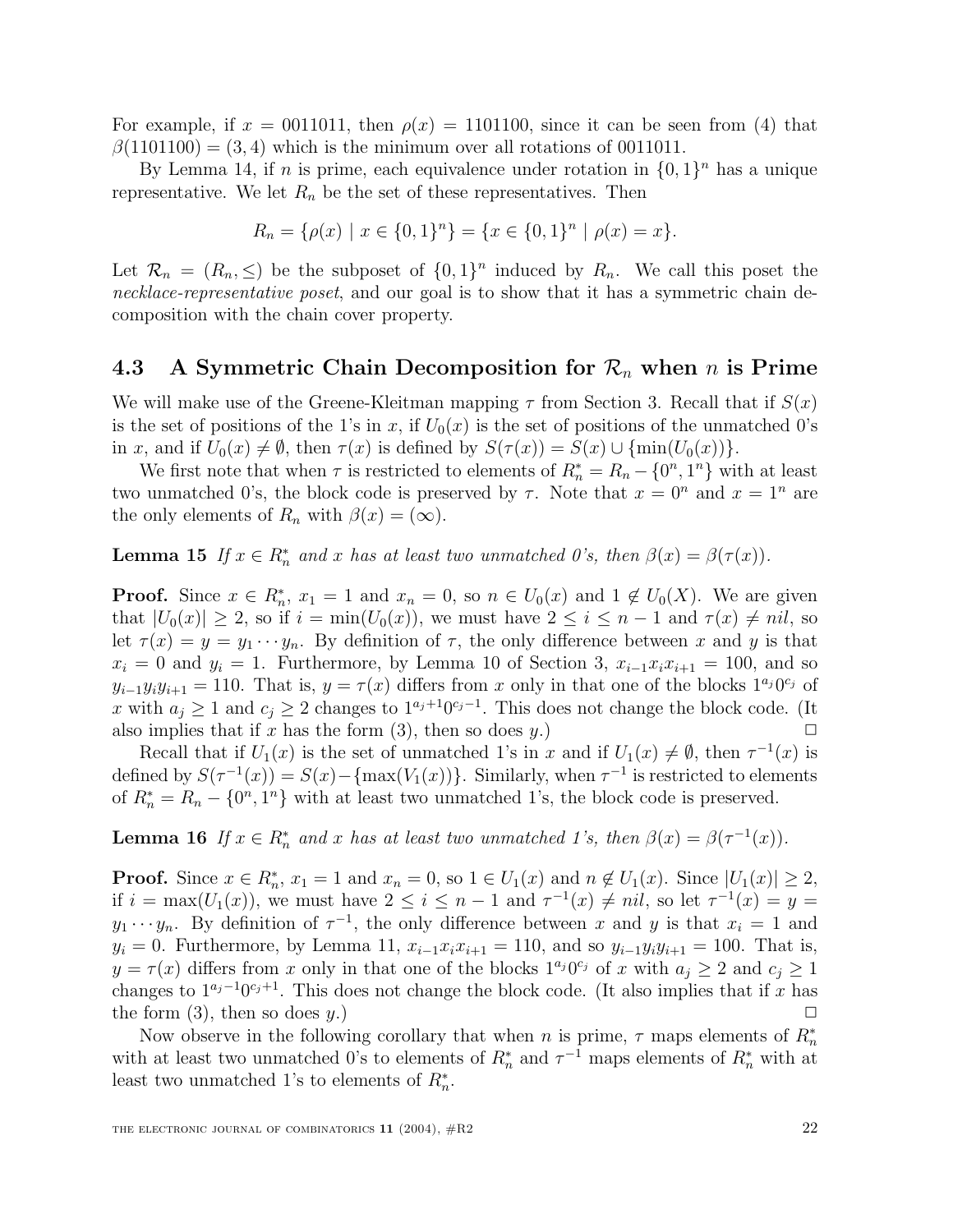**Corollary 1** If  $x \in R_n^*$  and  $|U_0(x)| \geq 2$ , then  $\tau(x) \in R_n^*$ . Similarly, If  $x \in R_n^*$  and  $|U_1(x)| > 2$  then  $\tau^{-1}(x) \in R^*$  $|U_1(x)| \geq 2$ , then  $\tau^{-1}(x) \in R_n^*$ .

**Proof.** It follows from Lemma 15 that  $\beta(x) = \beta(\tau(x))$ . Since  $x \in R_n^*$ ,  $\beta(x) \neq \infty$  and the sequence  $\beta(x)$  is lexicographically smaller than any of its rotations. Thus, the same is true sequence  $\beta(x)$  is lexicographically smaller than any of its rotations. Thus, the same is true for  $\beta(\tau(x))$ , which, by definition of  $R_n$ , means that  $\tau(x) \in R_n$ . Furthermore, as noted at the end of the proof of Lemma 15,  $\tau(x)$  starts with 1 and ends with 0, so  $\tau(x) \in R_n^*$ . A<br>similar argument follows for  $\tau^{-1}(x)$  from Lemma 16 similar argument follows for  $\tau^{-1}(x)$  from Lemma 16.  $\Box$ 

**Theorem 3** If n is prime,  $\mathcal{R}_n$  has a symmetric chain decomposition with the chain cover property.

**Proof.** First consider  $\mathcal{R}_n^* = (R_n^*, \leq)$ , the poset  $\mathcal{R}_n$  with elements  $0^n$  and  $1^n$  removed. We show  $\mathcal{R}^*$  has an SCD show  $\mathcal{R}_n^*$  has an SCD.

Since for  $x \in \{0,1\}^n$ ,  $U_1(x)$  is the set of unmatched 1's in x, for every  $x \in R_n^*$ ,<br>i.  $U_n(x)$  Define as chain starters, the set  $S^*$  of strings in  $R^*$  for which the only 1 ∈  $U_1(x)$ . Define, as chain starters, the set  $S^*$  of strings in  $R_n^*$  for which the only unmatched 1 occurs in position 1. unmatched 1 occurs in position 1:

$$
\mathcal{S}^* = \{ z \in R_n^* \mid U_1(z) = \{1\} \}.
$$

By Lemma 7,  $|U_0(x)| = |U_0(\tau(x))| + 1$ . For  $z \in S^*$ , let  $k = k(z) = |U_0(z)| \geq 1$ (since  $n \in U_0(z)$ ). If  $k \geq 2$ ,  $\tau^i(z)$  has at least 2 unmatched zeros for each i such that  $0 \leq i \leq k-2$  Thus by reported application of Corollary  $1, \tau^i(z) \in R^*$  for  $0 \leq i \leq k-1$  $0 \le i \le k-2$ . Thus by repeated application of Corollary  $1, \tau^i(z) \in R_n^*$  for  $0 \le i \le k-1$ .<br>Define the *chain of*  $z \ne l$  by Define the *chain of z*,  $J_z$ , by

$$
J_z = z, \tau(z), \tau^2(z), \ldots, \tau^{k-1}(z).
$$

Clearly  $J_z$  is a chain in  $\mathcal{R}_n^*$  and, by Lemma 7, the terminator of  $J_z$  has its 1's in<br>itions  $S(\tau^{k-1}(z)) = S(z) + (U_z(z) - J_z)$  To show I is symmetric we show that positions  $S(\tau^{k-1}(z)) = S(z) \cup (U_0(z) - \{n\})$ . To show  $J_z$  is symmetric we show that  $|S(z)|+|S(\tau^{k-1}(z))|=n.$   $S(z)$  is the set of ones in z, and since z has only one unmatched 1, z must have  $|S(z)| - 1$  matched 0's and  $|U_0(z)|$  unmatched 0's. So,

$$
n = 2|S(z)| - 1 + |U_0(z)|
$$
  
= |S(z)| + |S(z)| + |U\_0(z)| - 1  
= |S(z)| + |S(\tau^{k-1}(z))|.

From Theorem 1, distinct elements of  $\{0,1\}^n$ , each with at least one unmatched 0, cannot be mapped to the same element by  $\tau$ , so this remains true when the domain of  $\tau$ is restricted. Thus for distinct  $z, z' \in \mathcal{S}^*$ , the chains  $J_z$  and  $J_{z'}$  have no common elements.

Furthermore, any element  $x \in R_n^*$  is in the chain  $J_y$ , where, by repeated application of<br>nma 7 and  $\tau^{-1}$ , u satisfies  $S(u) = S(x) = (L(x) - \tau(1))$  and  $L(u) = \tau(1)$ . By repeated Lemma 7 and  $\tau^{-1}$ , y satisfies  $S(y) = S(x) - (U_1(x) - \{1\})$  and  $U_1(y) = \{1\}$ . By repeated application of Corollary 1, y is also in  $R_n^*$ , so  $y \in S^*$ .<br>This shows that every  $x \in R^*$  is in a chain I for

This shows that every  $x \in R_n^*$  is in a chain  $J_z$  for some  $z \in S^*$  and therefore the set of chains

$$
\{J_z \mid z \in \mathcal{S}^*\}
$$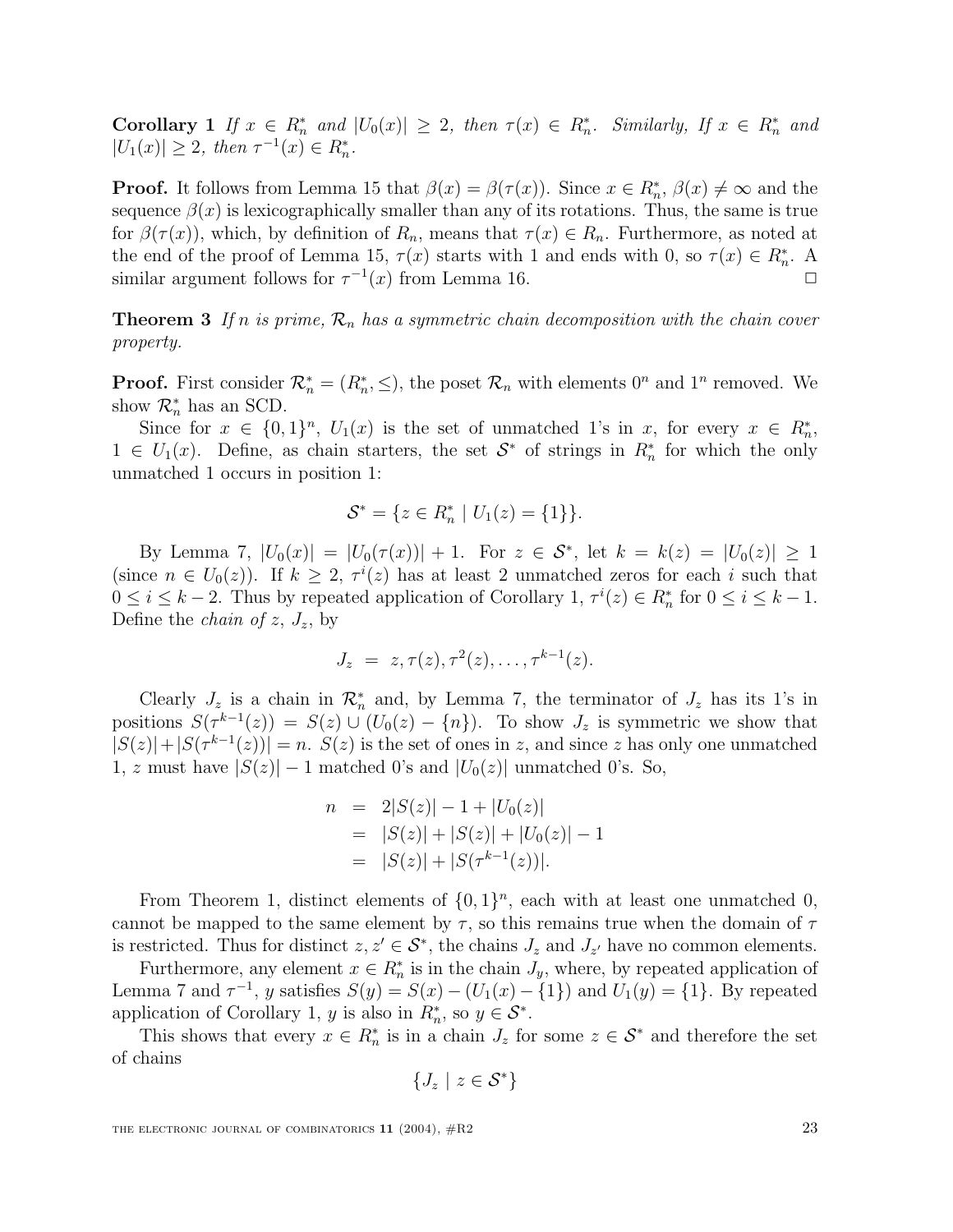is a symmetric chain decomposition of  $\mathcal{R}_n^*$ . We extend this to an SCD in  $\mathcal{R}_n$  by extending the chain  $10^{n-1}$ ,  $110^{n-2}$ , ...,  $1^{n-2}00$ ,  $1^{n-1}0$  to the chain  $0^n$ ,  $10^{n-1}$ ,  $110^{n-2}$ , ...,  $1^{n-2}00$ ,  $1^{n-1}0$ ,  $1^n$ . Then for the SCD in  $\mathcal{R}_n$ , the chain starters are

$$
S = (S^* - \{10^{n-1}\}) \cup \{0^n\},\
$$

and the chain terminator of the chain  $J_z$  starting at z is  $1^n$ , if  $z = 0^n$ . Else it's the string y with  $S(y) = S(z) \cup (U_0(z) - \{n\}).$ 

It remains to show that the SCD  $\{J_z \mid z \in S\}$  of the necklace-representative poset  $\mathcal{R}_n$ , has the chain cover property. Suppose  $z \in \mathcal{S} - \{0^n\}$ . Then  $1 \in U_1(z)$  and (since  $z \neq 10^{n-1}$   $|S(z)| \geq 2$ . Let  $\alpha(z)$  be the string obtained by changing the last 1 in z to a 0. Then z covers  $\alpha(z)$  in  $\mathcal{B}_n$ . We show

- $\alpha(z) \in S^*$ , so either  $\alpha(z) \in S \{0^n\}$  or  $\alpha(z) = 10^{n-1}$ , and
- the terminator of chain  $J_z$  is covered by the terminator of chain  $J_{\alpha(z)}$ , if  $\alpha(z) \neq 10^{n-1}$ , and by  $1^{n-1}0$ , otherwise.

Since  $z_1 = 1$ ,  $z_n = 0$ , and  $|S(z)| \geq 2$ , the position l of the last 1 in z must satisfy  $1 < l < n$ . Thus,

$$
z = z_1 z_2 \cdots z_{l-1} 10 \cdots 0,
$$
  
\n
$$
\alpha(z) = z_1 z_2 \cdots z_{l-1} 00 \cdots 0.
$$

Also, since  $z \in \mathcal{S}^*$ ,  $z_1$  is the only unmatched 1 in z. So, since  $l > 1$ ,  $z_l$  is a matched 1. Let  $m < l$  be the position of the 0 matched to  $z_l$ . Then m and l become unmatched 0's in  $\alpha(z)$ , so  $U_0(\alpha(z)) = U_0(z) \cup \{l, m\}$ . However, no matched 1 in a position  $j < l$  is affected and clearly  $z_1 = 1$  cannot become matched. Thus  $U_1(\alpha(z)) = U_1(z) = \{1\}.$ 

Since  $U_1(\alpha(z)) = \{1\}$ , to show  $\alpha(z) \in S^*$ , it remains to show  $\alpha(z) \in R_n^*$ : if  $z_{l-1} = 1$ ,<br>n the last block of z has the form  $1^{a_i}0^{c_i}$  where  $a_i > 2$  and  $c_i > 1$  and so the last block then the last block of z has the form  $1^{a_i}0^{c_i}$  where  $a_i \geq 2$  and  $c_i \geq 1$ , and so the last block of  $\alpha(z)$  is  $1^{a_i-1}0^{c_i+1}$ , so  $\beta(\alpha(z)) = \beta(z)$ ; if  $z_{l-1} = 0$  and if  $\beta(z) = (b_1, b_2, \dots, b_k)$ , then  $\beta(\alpha(z)) = (b_1, b_2, \dots, b_{k-2}, b_{k-1} + b_k)$ . In the first case,  $\beta(\alpha(z))$  is the lexicographically smallest of all of its rotations, since  $\beta(z)$  was, and therefore  $\alpha(z) \in R_{n}^{*}$ . We show this is also true in the second case. We know that since  $z \in R_n^*$ , for any  $i < k$ ,  $(b_1, \ldots, b_k)$  $(b_{i+1},\ldots,b_k,b_1,\ldots,b_i)$  and, thus,  $(b_1,\ldots,b_{k-i}) \leq (b_{i+1},\ldots,b_k)$ . Then  $(b_1,\ldots,b_{k-i-2})$  $(b_{i+1},\ldots,b_{k-2})$ , or both  $((b_1,\ldots,b_{k-i-2})=(b_{i+1},\ldots,b_{k-2})$  and  $b_{k-i-1} \leq b_{k-1} < b_{k-1} + b_k$ . Either way,  $(b_1, \ldots, b_{k-2}, b_{k-1} + b_k) < (b_{i+1}, \ldots, b_{k-2}, b_{k-1} + b_k, b_1, \ldots, b_i)$ , so  $\beta(\alpha(z))$  is the lexicographically smallest of all of its rotations. Therefore  $\alpha(z) \in R_n^*$ .<br>To show that the terminator t of I is properly covered note first the

To show that the terminator t of  $J_z$  is properly covered, note first that if  $\alpha(z) = 10^{n-1}$ , then  $|S(z)| = 2$ , and, therefore, since  $J_z$  is symmetric,  $|S(t)| = n - 2$ . But also,  $t \in R_n^*$ ,<br>so  $t_0 = 0$ . Thus t is covered by  $1^{n-1}0$  on the chain  $J_{\infty}$ . so  $t_n = 0$ . Thus, t is covered by  $1^{n-1}0$  on the chain  $J_{0^n}$ .

Otherwise, if  $\alpha(z) \neq 10^{n-1}$ , then  $J_{\alpha(z)}$  is a chain in the SCD of  $\mathcal{R}_n$  which terminates at the bitstring with ones exactly in the positions

$$
S(\alpha(z)) \cup (U_0(\alpha(z)) - \{n\}) = (S(z) - \{l\}) \cup ((U_0(z) \cup \{m, l\}) - \{n\})
$$
  
=  $S(z) \cup (U_0(z) - \{n\}) \cup \{m\},$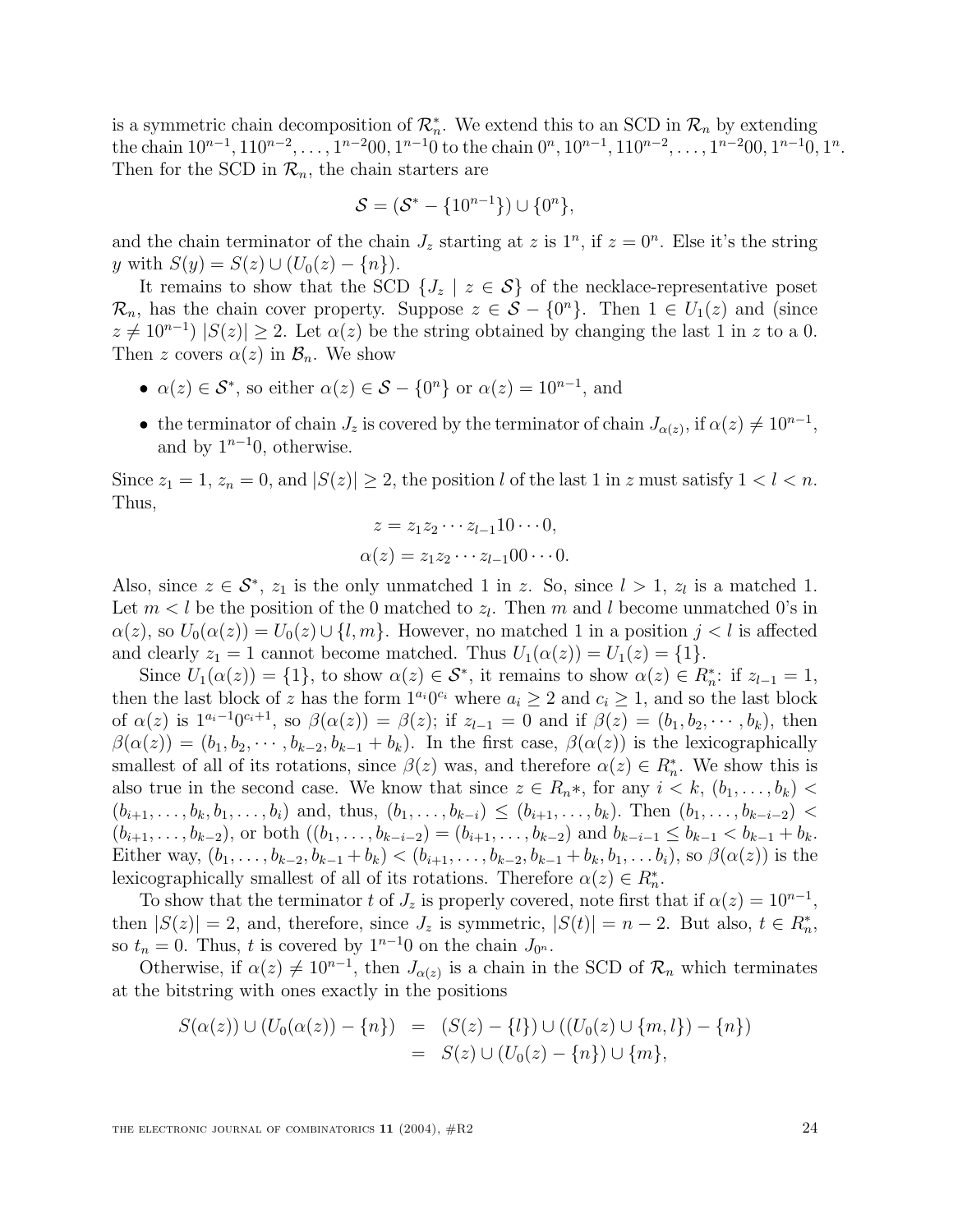which, since  $m \notin S(z) \cup U_0(z)$ , covers the terminator t of  $J_z$  which has  $S(t) = S(x) \cup$  $(U_0(x) - \{n\}).$ 

Thus, for  $z \in \mathcal{S} - \{0^n\}$ , the mapping  $\pi$  defined by

$$
\pi(J_z) = \begin{cases} J_{0^n} & \text{if } |S(z) = 2|, \text{ i.e. if } \alpha(z) = 10^{n-1} \\ J_{\alpha(z)} & \text{otherwise} \end{cases}
$$

is a chain cover mapping for the SCD  $\{J_z \mid z \in S\}$ , of  $\mathcal{R}_n$ , and, therefore, the necklace-<br>representative poset has an SCD with the chain cover property. representative poset has an SCD with the chain cover property.

**Note 3.** It is interesting that for each chain  $J_z$  in the SCD of  $\mathcal{R}_n$ ,  $C_{\tau^{-1}(z)}$  is a chain in the Greene-Kleitman SCD of  $\mathcal{B}_n$  (except for  $z = 0^n$ ).

**Note 4.** It turns out that our SCD  $\mathcal{J}$  for  $R_n$  and the chain cover mapping  $\pi$  for  $\mathcal{J}$ have the following property: if  $\pi(J) = \pi(J')$  for chains  $J, J' \in \mathcal{J}$ , then J and J' have<br>the same length. So, as in the case of Note 2, independently permuting the children of the same length. So, as in the case of Note 2, independently permuting the children of nodes in the chain cover tree  $T(\mathcal{J}, \pi)$  gives rise to different (some possibly isomorphic) symmetric Venn diagrams.

From Lemma 5 and Theorem 3 we get our main result:

#### **Theorem 4** Venn diagrams with rotational symmetry exist for all prime n.  $\Box$

The algorithm to compute and embed  $G(\mathcal{J}, \pi)$  for arbitrary n has been programmed, and labeled versions of the output for  $n = 11, 13$ , and 17 are available as xfig files at: http://www.csc.ncsu.edu/faculty/savage/. We do show here the output for  $n = 11$  and  $n = 13$ , with the vertex labels suppressed in consideration of the limited space. Figures 10 and 11, respectively, show planar embeddings of the chain cover graph  $G(\mathcal{J}, \pi)$  resulting from the SCD  $\mathcal J$  and the chain cover mapping  $\pi$  in the necklace-representative poset  $\mathcal R_n$ when  $n = 11$  and  $n = 13$ . These depict one "wedge" of the dual of the symmetric Venn diagram. Embedding this wedge in a pie slice of  $(2\pi)/n$  radians and then rotating the embeddings through each of  $(2\pi i)/n$  for  $1 \leq i \leq n-1$  gives the full symmetric dual of the Venn diagram. The resolution was too poor to show  $n = 17$  on one page. Just for the record, we note that the symmetric 11-Venn diagram which results from Figure 10 is not isomorphic to the original one constructed by Hamburger in [Ham02], or to subsequent constructions for  $n = 11$  [HS]. To see this, note that all wedges constructed by our method from symmetric chains in  $\mathcal{R}_n$  are necessarily symmetric about a line drawn between the middle levels, whereas the wedges of the constructions in [Ham02, HS] do not have that property.

## **5 Open Questions**

Does there always exist a simple symmetric n-Venn diagram when n is prime? The answer is known to be yes for  $n = 3, 5$  [Grü $75$ ], and  $7$  [Grü $92$ ], but is open beyond that.

Another interesting question to consider:

Does the necklace poset  $\mathcal{N}_n$  have a symmetric chain decomposition for all n  $(not$  just prime *n*)?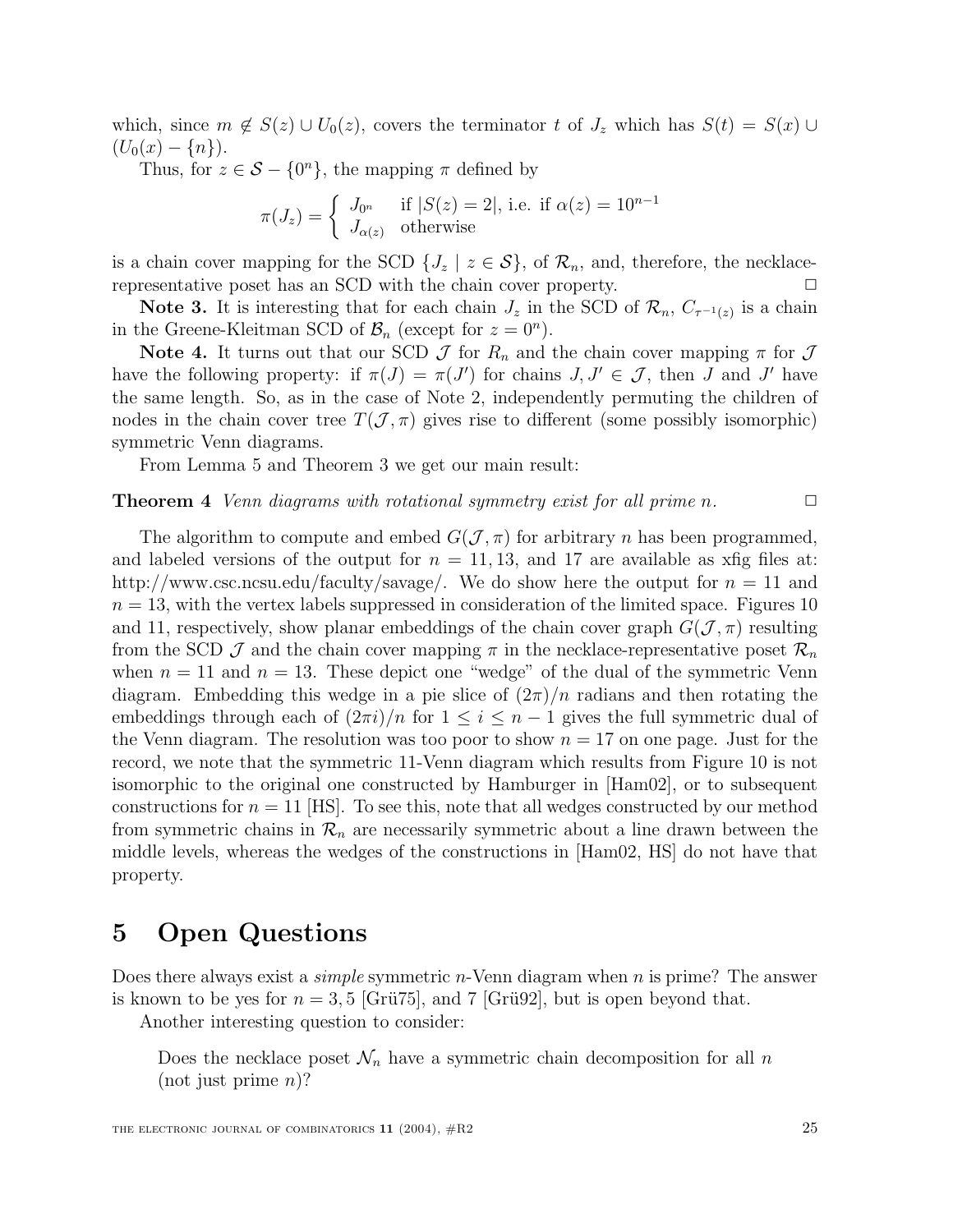

Figure 10: A planar embedding of the chain cover graph  $G(\mathcal{J}, \pi)$  resulting from the SCD  ${\cal J}$  and the chain cover mapping  $\pi$  in the necklace-representative poset  ${\cal R}_{11}$  as described in Theorem 3.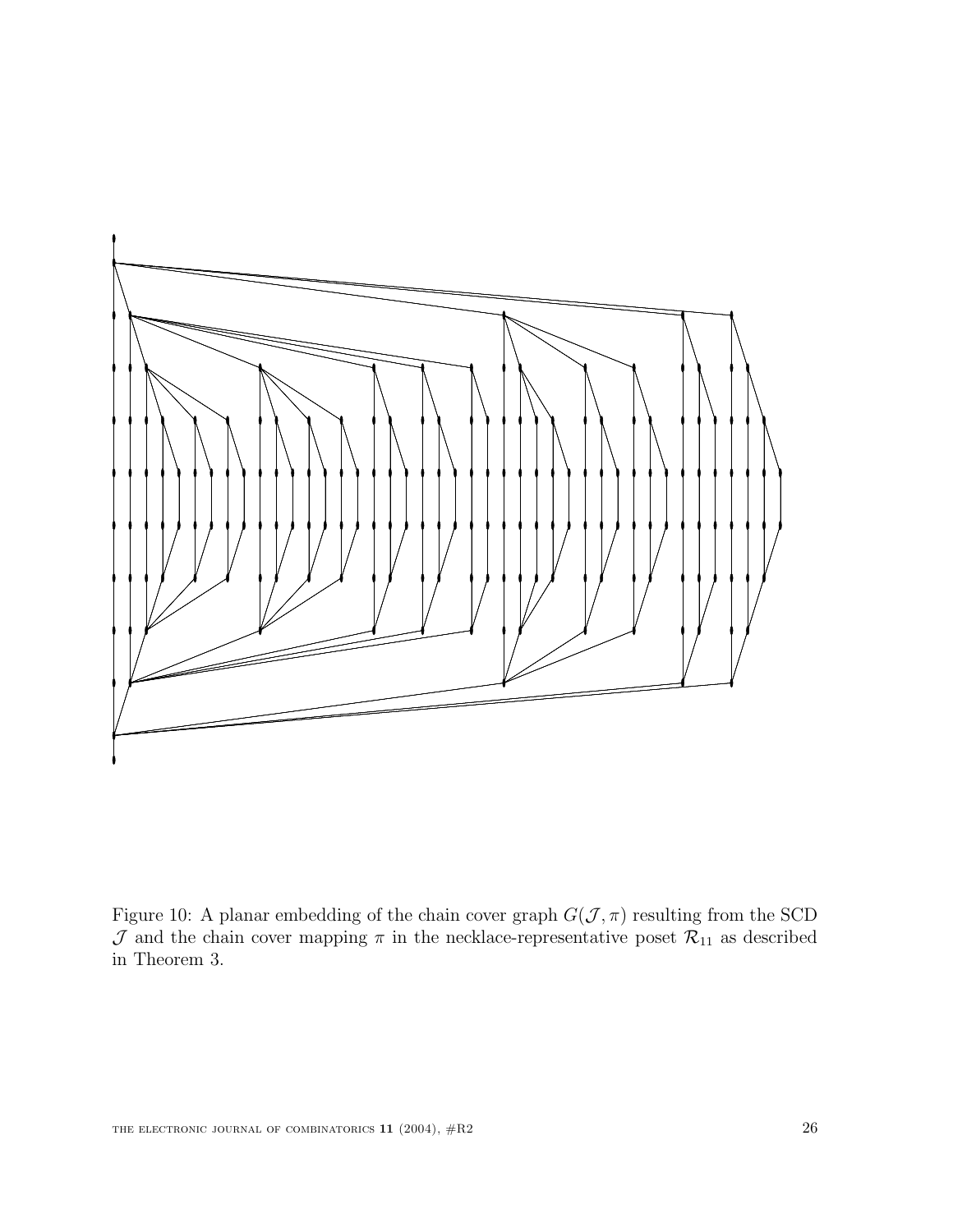

#### 

Figure 11: Two views of a planar embedding of the chain cover graph  $G(\mathcal{J}, \pi)$  resulting from the SCD  $\mathcal J$  and the chain cover mapping  $\pi$  in the necklace-representative poset  $\mathcal{R}_{13}$ as described in Theorem 3.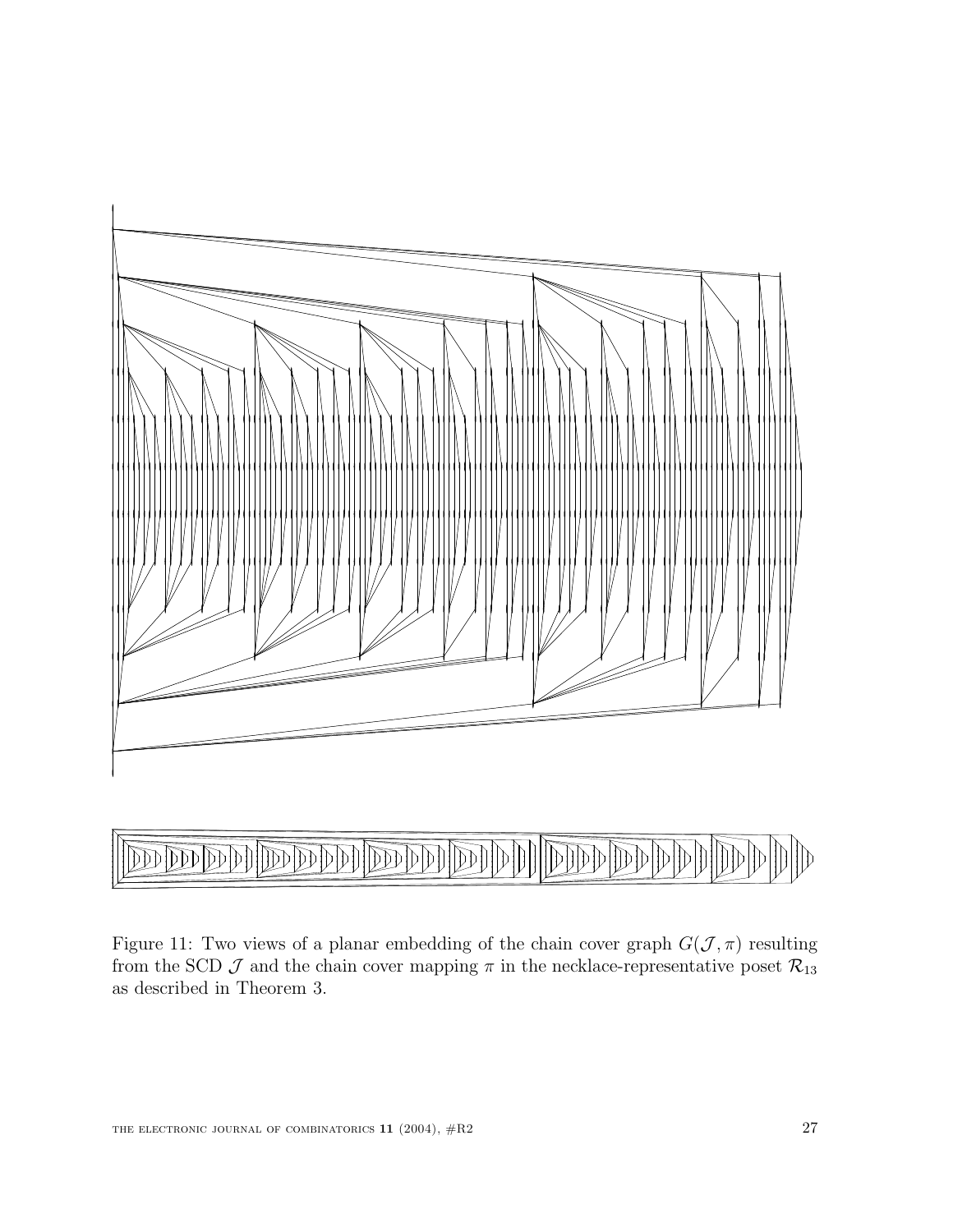Here is what we know so far for general  $n: A$  poset which has a symmetric chain decomposition is called a *symmetric chain order* (SCO). An SCO  $A$  is rank-symmetric and rank-unimodal, meaning that if  $a_i$  denotes the number of elements of rank i,

$$
a_0 = a_n \le a_1 = a_{n-1} \le \cdots \le a_{\lfloor n/2 \rfloor} = a_{\lceil n/2 \rceil},
$$

where n is the rank of  $A$ . It also holds that an SCO is strongly Sperner, which means that for all k, the union of k middle levels is a k-family (union of k antichains) of maximum size. A ranked poset with these properties of being rank-symmetric, rank-unimodal, and strongly Sperner is said to be a Peck poset. Thus, an SCO is Peck, but the converse is false in general.

The necklace poset  $\mathcal{N}_n$  is a *quotient* of the Boolean lattice  $\mathcal{B}_n$ , meaning that its elements are orbits of  $\mathcal{B}_n$  under the action of a group of automorphisms of  $\mathcal{B}_n$ , ordered in the natural way. For  $\mathcal{N}_n$ , the group is that induced on  $\mathcal{B}_n$  by the action of rotations of the ground set  $\{1,\ldots,n\}$ , that is, the powers of the permutation  $(12\cdots n)$ .

Stanley[Sta84] showed that any quotient of the Boolean lattice is Peck, hence this is true for the necklace poset,  $\mathcal{N}_n$ . For prime n, it is easy to show that  $\mathcal{N}_n$  satisfies an additional condition, the normalized matching condition, which is equivalent to what is called the LYM property. It turns out that the LYM Property, together with rank-symmetry and rank-unimodality (which are easily verified directly in the prime case without Stanley's result) implies the poset is a SCO[Gri77a]. In this paper we gave an explicit SCD of the necklace poset in the prime case. For composite  $n$ , however, the situation is still up in the air. But the fact that  $\mathcal{N}_n$  is Peck lends some support that it may also be a SCO for general  $n$ .

**Acknowledgements.** We would like to thank Frank Ruskey for many helpful discussions and for his advice on drawing the figures. For comments and suggestions on an earlier version of this paper we are grateful to several people including Branko Grünbaum, Frank Ruskey, Donald Knuth, and the referees.

### **References**

| [Aig73] | Martin Aigner. Lexicographic matching in Boolean algebras. J. Combina-<br><i>torial Theory Ser. B</i> , 14:187-194, 1973.                             |
|---------|-------------------------------------------------------------------------------------------------------------------------------------------------------|
| [BGR98] | Bette Bultena, Branko Grünbaum, and Frank Ruskey. Convex drawings of<br>intersecting families of simple closed curves. 1998. preprint, submitted.     |
| [BR98]  | Bette Bultena and Frank Ruskey. Venn diagrams with few vertices. <i>Electron</i> .<br>J. Combin., 5(1): Research Paper 44, 21 pp. (electronic), 1998. |
| [CHP96] | Kiran B. Chilakamarri, Peter Hamburger, and Raymond E. Pippert. Venn<br>diagrams and planar graphs. <i>Geom. Dedicata</i> , $62(1)$ : 73-91, 1996.    |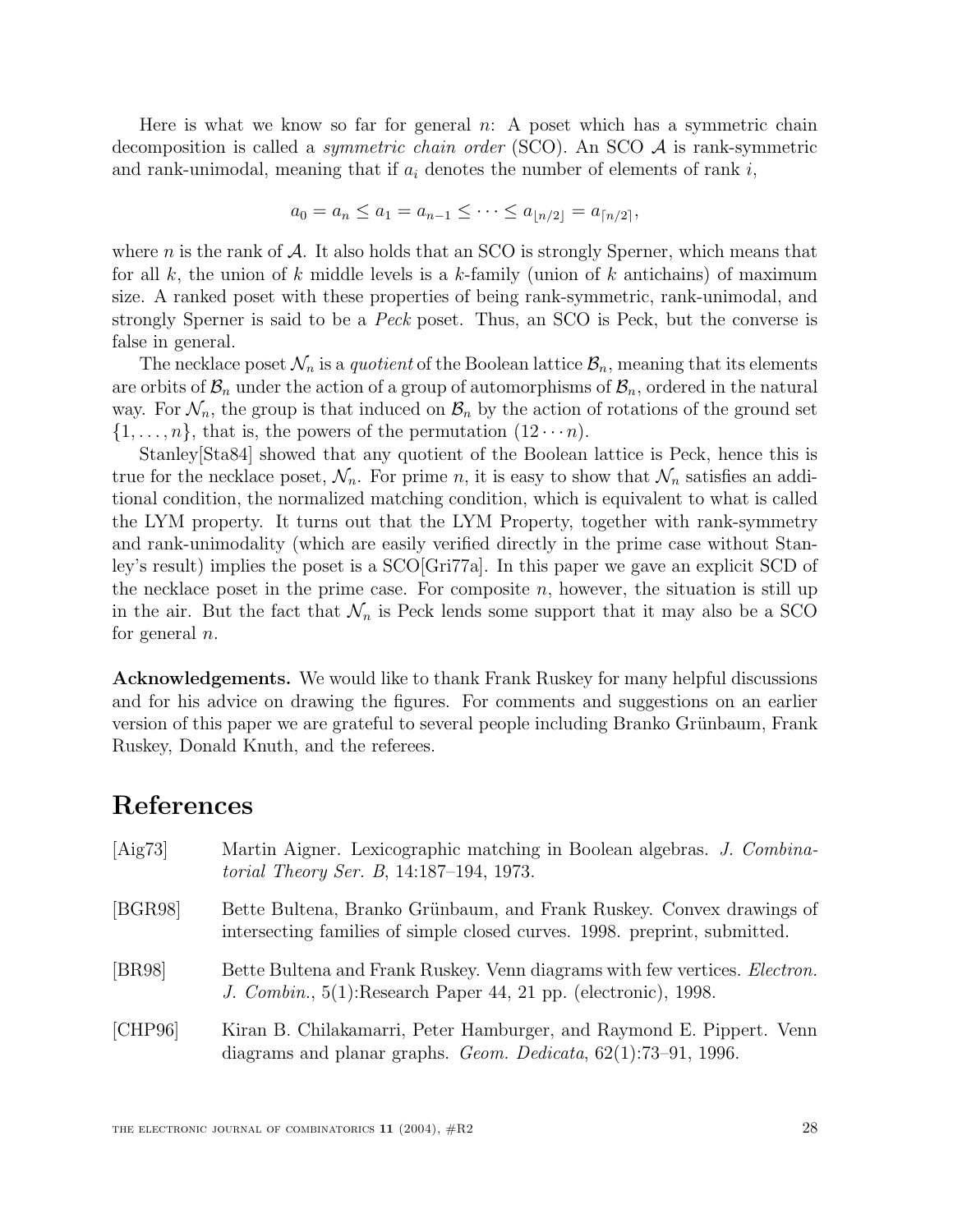- [dBvETK51] N. G. de Bruijn, Ca. van Ebbenhorst Tengbergen, and D. Kruyswijk. On the set of divisors of a number. *Nieuw Arch. Wiskunde*  $(2)$ , 23:191–193, 1951.
- [Edw89] Anthony W. F. Edwards. Venn diagrams for many sets. New Scientist, 7:51–56, 1989.
- [Edw98] A. W. F. Edwards. Seven-set Venn diagrams with rotational and polar symmetry. Combin. Probab. Comput., 7(2):149–152, 1998.
- [GK76] Curtis Greene and Daniel J. Kleitman. Strong versions of Sperner's theorem. J. Combinatorial Theory Ser. A, 20(1):80–88, 1976.
- [Gri77a] Jerrold R. Griggs. Sufficient conditions for a symmetric chain order. SIAM J. Appl. Math., 32(4):807–809, 1977.
- [Gri77b] Jerrold R. Griggs. Symmetric chain orders, Sperner theorems, and loop matchings. 1977. Ph. D. dissertation, M. I. T.
- [Grü75] Branko Grünbaum. Venn diagrams and independent families of sets. *Math.* Mag., 48:12–23, 1975.
- $|Gr\ddot{u}92|$  Branko Grünbaum. Venn diagrams. II. Geombinatorics, 2(2):25–32, 1992.
- [Grü99] Branko Grünbaum. The search for symmetric Venn diagrams. Geombinatorics, 8(4):104–109, 1999.
- [Ham02] Peter Hamburger. Doodles and doilies, non-simple symmetric Venn diagrams. Discrete Math., 257(2-3):423–439, 2002. Kleitman and combinatorics: a celebration (Cambridge, MA, 1999).
- [Har69] Frank Harary. Graph theory. Addison-Wesley Publishing Co., Reading, Mass.-Menlo Park, Calif.-London, 1969.
- [Hen63] D. W. Henderson. Venn diagrams for more than four classes. American Mathematical Monthly, 70:424–426, 1963.
- [HS] Peter Hamburger and Attila Sali. 11-doilies with vertex sets 275,276, ...,462. Preprint.
- [Lot83] M. Lothaire. Combinatorics on words, volume 17 of Encyclopedia of Mathematics and its Applications. Addison-Wesley Publishing Co., Reading, Mass., 1983. A collective work by Dominique Perrin, Jean Berstel, Christian Choffrut, Robert Cori, Dominique Foata, Jean Eric Pin, Guiseppe Pirillo, Christophe Reutenauer, Marcel-P. Schützenberger, Jacques Sakarovitch and Imre Simon, With a foreword by Roger Lyndon, Edited and with a preface by Perrin.